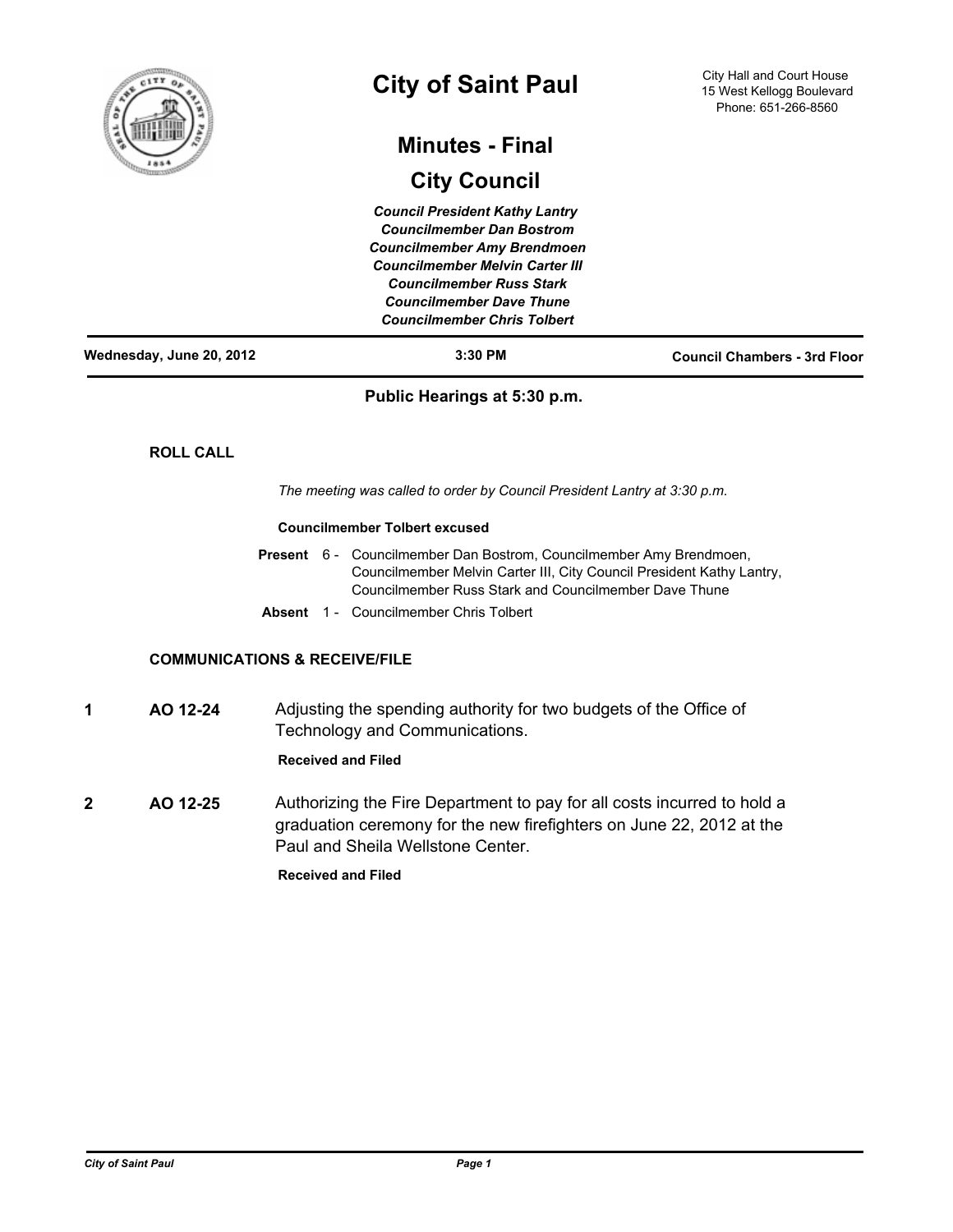## **CONSENT AGENDA**

**Note: Items listed under the Consent Agenda will be enacted by one motion with no separate discussion. If discussion on an item is desired, the item will be removed from the Consent Agenda for separate consideration.**

**Approval of the Consent Agenda (Items 3 - 16)**

**A motion was made by Councilmember Bostrom to Approve the Consent Agenda. The motion carried by the following vote:**

Yea: 6 - Councilmember Bostrom, Councilmember Brendmoen, Councilmember Carter III, City Council President Lantry, Councilmember Stark and Councilmember Thune

**Nay:** 0

**Absent:** 1 - Councilmember Tolbert

**3 RES 12-1049** Approving the Memorandum of Agreement (May 1, 2012) between the City of Saint Paul and The Bricklayers and Allied Craftworkers, Local Union 1 Minnesota/North Dakota - 2012 Wage and Fringe Adjustment. (Laid over one week for adoption)

### **Adopted**

**4 RES 12-1062** Approving the Memorandum of Agreement (May 1, 2012) between the City of Saint Paul and The Sheet Metal Workers International Association, Local 10 - 2012 Wage and Fringe Adjustment. (Laid over one week for adoption)

# **Adopted**

**5 RES 12-1101** Approving the Memorandum of Agreement (May 1, 2012) between the City of Saint Paul and The Pipefitters, Local Union 455 - 2012 Wage and Fringe Adjustment. (Laid over one week for adoption)

# **Adopted**

**6 RES 12-1115** Approving the Labor Agreement (January 1, 2011 - December 31, 2012) between the City of Saint Paul and The Saint Paul Fire Supervisory Association International Association of Firefighters, Local 3939. (Laid over one week for adoption)

# **Adopted**

**7 RES 12-1133** Authorizing the City of Saint Paul to execute a grant contract amendment for a timeline extension with the State of Minnesota for the 2009 Metropolitan Medical Response System (MMRS) Grant.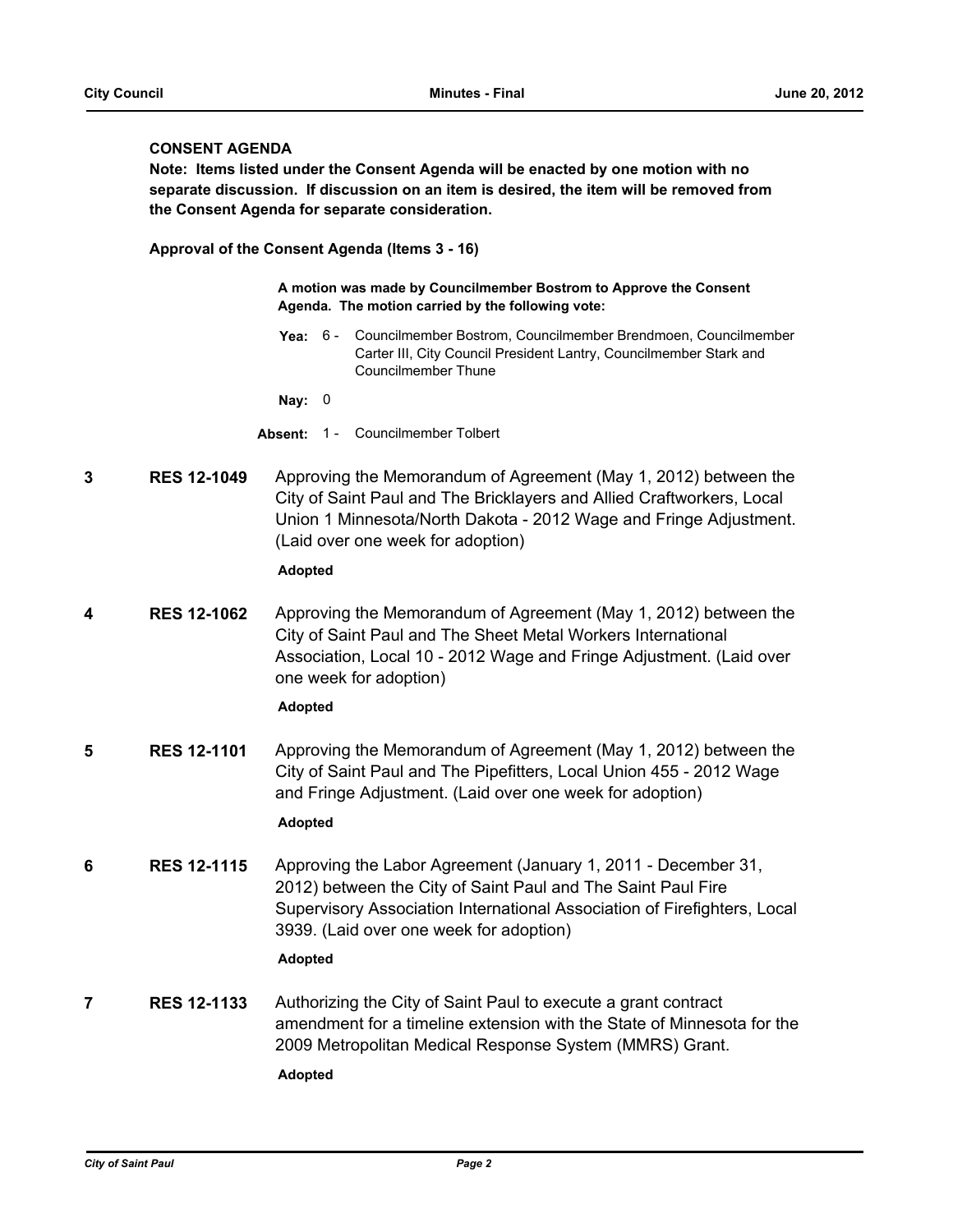| 8 | <b>RES 12-1189</b> | Authorizing the Fire Department to enter into an agreement with Live  |
|---|--------------------|-----------------------------------------------------------------------|
|   |                    | Nation to provide emergency medical services for events being held at |
|   |                    | Harriet Island on June 18 -26, 2012.                                  |

**Adopted**

**9 RES 12-1203** Authorizing subgrant to Ramsey County to install a solar thermal system on the rooftop of the Ramsey County Law Enforcement Center to study how solar energy can be integrated into the building's existing energy system.

**Adopted**

**10 RES 12-1066** Approving the City's cost of providing Repair of Sanitary Sewer on private property in 2011 at 150 Fairview Avenue South, and setting date of City Council Public Hearing for July 18, 2012 to consider and levy the assessments. (File No. SWRP1201A, Asmt No. 123004)

# **Adopted**

**11 RES 12-1107** Approving the City's cost of providing Replacement of Lead Water Service Line on private property in 2009 at 2194 Goodrich Avenue, and setting date of City Council Public Hearing for July 18, 2012 to consider and levy the assessments. (File No. 1204LDSRP, Asmt No. 124003)

### **Adopted**

**12 RES 12-1065** Approving the City's cost of providing Replacement of Lead Water Service Line on private property during February to April 2012, and setting date of City Council Public Hearing for July 18, 2012 to consider and levy the assessments against individual properties. (File No. 1203LDSRP, Asmt No. 124002)

### **Adopted**

**13 RES 12-1067** Approving the City's cost of providing Repair of Sanitary Sewer on private property during February to April 2012, and setting date of City Council Public Hearing for July 18, 2012 to consider and levy the assessments against individual properties. (File No. SWRP1204, Asmt No. 123003)

# **Adopted**

**14 RES 12-1080** Preliminary Order setting the date of Public Hearing for July 18, 2012 to consider approval of the improvement to the alley bounded by Snelling, Minnehaha, Asbury, and VanBuren. (File No. 19136) **Adopted**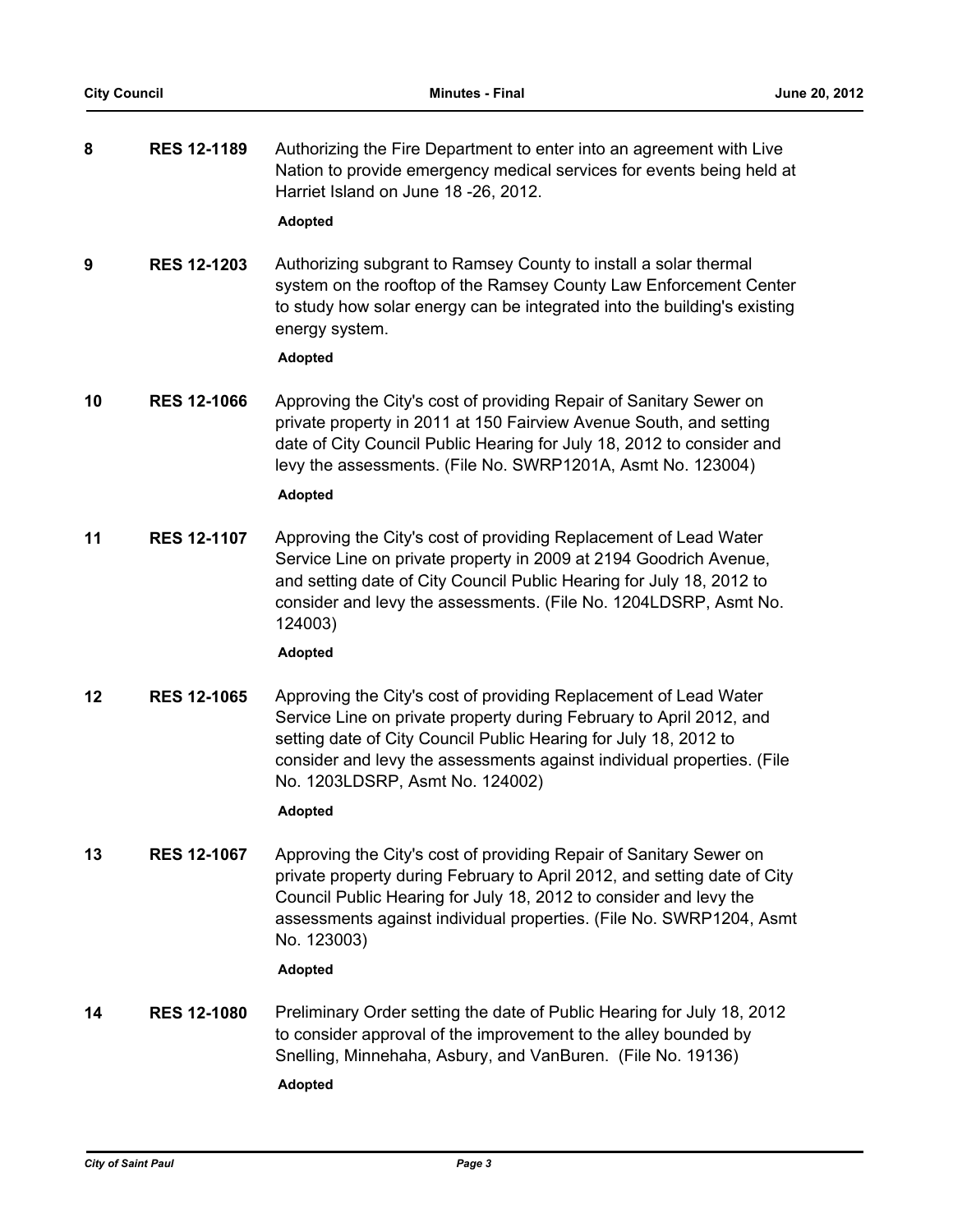| 15 | <b>RES 12-1172</b>                           | Memorializing City Council action taken on June 6, 2012 approving the<br>Preliminary and Final Plat for Crocus New Hill Addition.<br><b>Adopted</b>                                                                                                                                                                                |
|----|----------------------------------------------|------------------------------------------------------------------------------------------------------------------------------------------------------------------------------------------------------------------------------------------------------------------------------------------------------------------------------------|
| 16 | Min 12-22                                    | Approving the minutes of the May 2 and 9, 2012 City Council<br>meetings.                                                                                                                                                                                                                                                           |
|    |                                              | Adopted                                                                                                                                                                                                                                                                                                                            |
|    | <b>FOR DISCUSSION</b><br>No discussion items |                                                                                                                                                                                                                                                                                                                                    |
|    | <b>ORDINANCES</b><br>the third reading.      | An ordinance is a city law enacted by the City Council. It is read at four separate<br>council meetings and becomes effective after passage by the Council and 30 days after<br>publication in the Saint Paul Legal Ledger. Public hearings on ordinances are held at                                                              |
|    | <b>First Reading</b>                         |                                                                                                                                                                                                                                                                                                                                    |
| 17 | Ord 12-35                                    | Memorializing City Council action granting the application of Dirk<br>Dantuma/Ruth Dantuma for the rezoning of 311 Walnut Streeet from<br>RM2 Medium-Density Multiple-Family Residential to T2 Traditional<br>Neighborhood, and amending Chapter 60 of the Saint Paul Legislative<br>Code pertaining to the Saint Paul zoning map. |
|    |                                              | Laid over to 6/27/12 for second reading                                                                                                                                                                                                                                                                                            |
| 18 | Ord 12-36                                    | Amending Chapter 183 of the City of Saint Paul Legislative Code<br>pertaining to human rights.                                                                                                                                                                                                                                     |
|    |                                              | Laid over to 6/27/12 for second reading                                                                                                                                                                                                                                                                                            |
|    |                                              |                                                                                                                                                                                                                                                                                                                                    |

*The meeting was recessed at 3:32 p.m.*

# **PUBLIC HEARINGS**

|  | <b>Present</b> 6 - Councilmember Dan Bostrom, Councilmember Amy Brendmoen, |
|--|----------------------------------------------------------------------------|
|  | Councilmember Melvin Carter III, City Council President Kathy Lantry,      |
|  | Councilmember Russ Stark and Councilmember Dave Thune                      |
|  | <b>Absent</b> 1 - Councilmember Chris Tolbert                              |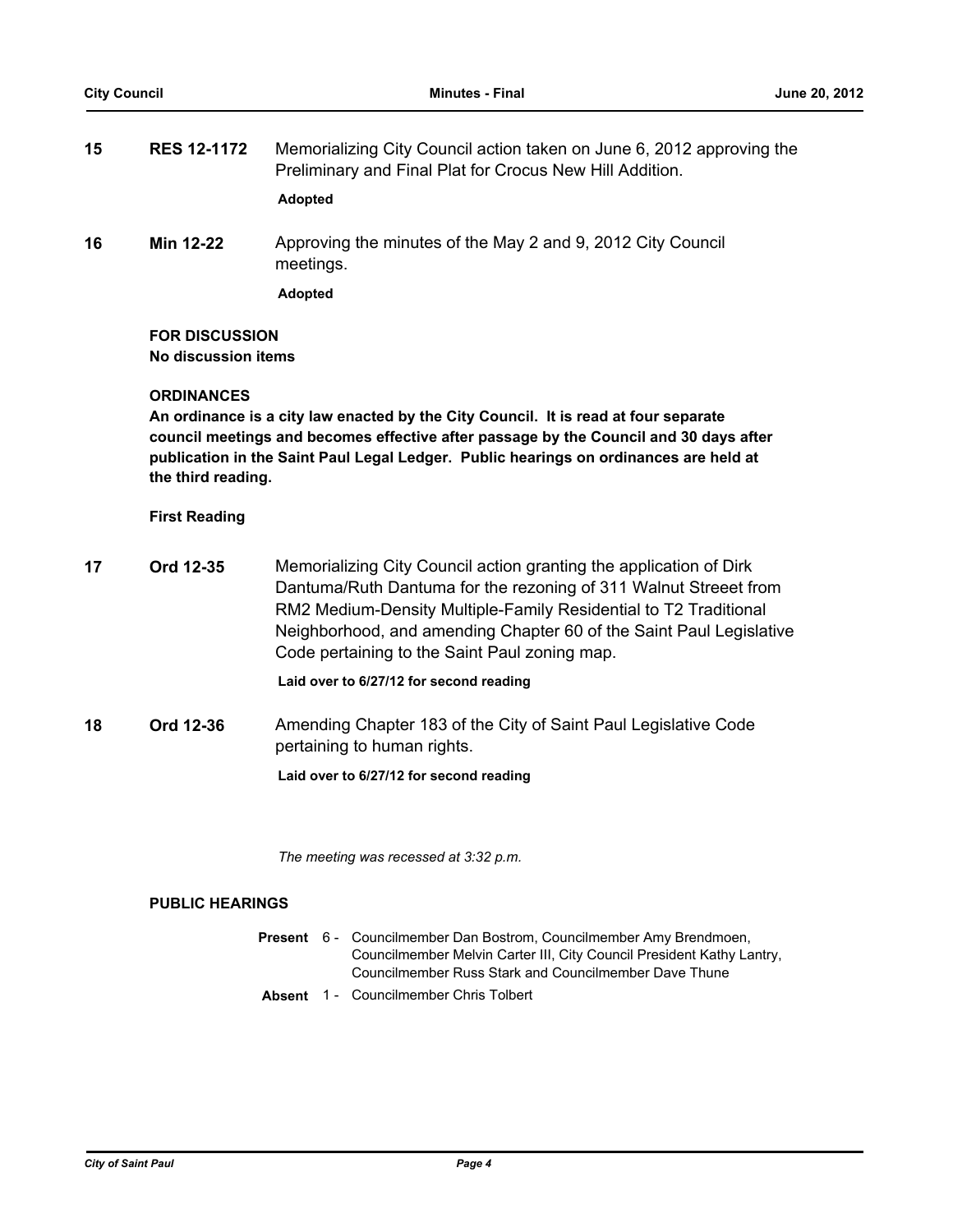| 19 | Ord 12-33 | Clarifying Chapter 310 of the Saint Paul Legislative Code pertaining to<br>Refund of Fees. |  |                                                                                                                                                            |  |  |
|----|-----------|--------------------------------------------------------------------------------------------|--|------------------------------------------------------------------------------------------------------------------------------------------------------------|--|--|
|    |           | No one appeared in oppostion: Councilmember Stark moved to close the public<br>hearing.    |  |                                                                                                                                                            |  |  |
|    |           |                                                                                            |  | Public hearing held and closed; laid over to 6/27/12 for final adoption                                                                                    |  |  |
|    |           | Yea: $6-$                                                                                  |  | Councilmember Bostrom, Councilmember Brendmoen, Councilmember<br>Carter III, City Council President Lantry, Councilmember Stark and<br>Councilmember Thune |  |  |
|    |           | Nay: $0$                                                                                   |  |                                                                                                                                                            |  |  |
|    |           | Absent:                                                                                    |  | 1 - Councilmember Tolbert                                                                                                                                  |  |  |

*Councilmember Thune announced that Item 46, the Cossetta's issue, would be continued for two weeks with the agreement of the appellant.*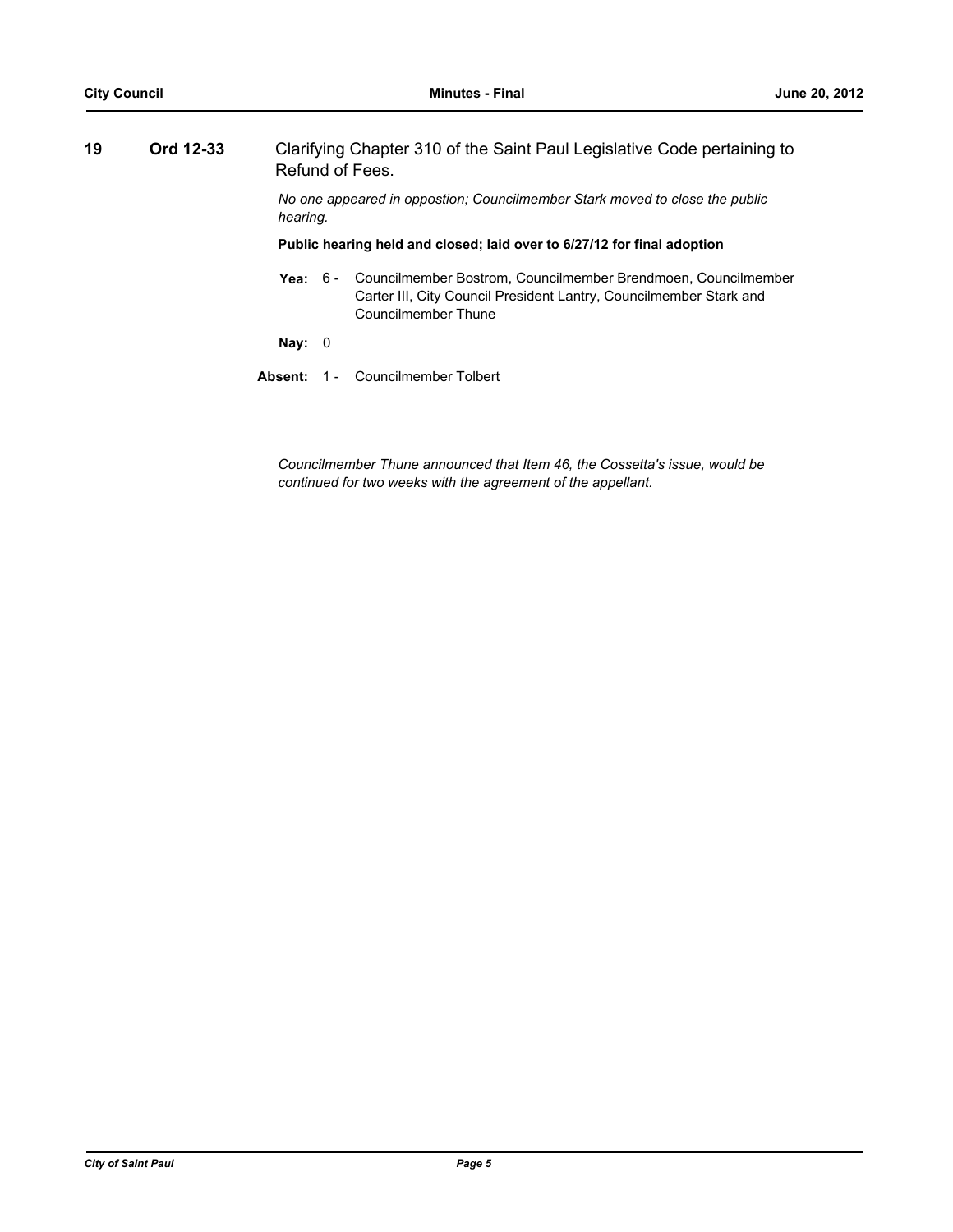| 20 | <b>RES PH</b><br>12-183 | Approving the application of the Metropolitan Council for a sound level<br>variance to allow Central Corridor Light Rail construction between 6:00<br>AM and 12:00 midnight from March 8, 2012 to November 30, 2012<br>along University Avenue from Hamline Avenue to Robert Street.                                                                                                                                                                                                                                                                                                                                                                                                                           |  |  |  |  |  |  |
|----|-------------------------|----------------------------------------------------------------------------------------------------------------------------------------------------------------------------------------------------------------------------------------------------------------------------------------------------------------------------------------------------------------------------------------------------------------------------------------------------------------------------------------------------------------------------------------------------------------------------------------------------------------------------------------------------------------------------------------------------------------|--|--|--|--|--|--|
|    |                         | Bill Gunther, Department of Safety and Inspections (DSI), said they had received one<br>letter in opposition.                                                                                                                                                                                                                                                                                                                                                                                                                                                                                                                                                                                                  |  |  |  |  |  |  |
|    |                         | Paul Niskanen (1142 Sherburne Avenue) said the ordinance would be detrimental to<br>those who live close to University, especially those with young children and those<br>who don't have air conditioning and have to keep their windows open. He said the<br>noise woke them at 7:00, and if work continued until midnight it would leave only six<br>hours for his kids to sleep. For families living along the corridor, some other solution<br>should be sought.                                                                                                                                                                                                                                           |  |  |  |  |  |  |
|    |                         | Councilmember Carter moved to close the public hearing. Yeas - 6 Nays - 0                                                                                                                                                                                                                                                                                                                                                                                                                                                                                                                                                                                                                                      |  |  |  |  |  |  |
|    |                         | Councilmember Carter asked about contractor compliance with previous limitations<br>on the type of work that could continue until midnight.                                                                                                                                                                                                                                                                                                                                                                                                                                                                                                                                                                    |  |  |  |  |  |  |
|    |                         | John Maczko, Public Works, said the Met Council had held the contractor to those<br>commitments and they had not seen or heard of any concerns or violations. He said<br>staff was not concerned if the Council wanted to reduce the number of occurrences,<br>and noted that approval from the Councilmember's office, Public Works, and DSI was<br>required for permits which kept the contractors on a "pretty tight rein."                                                                                                                                                                                                                                                                                 |  |  |  |  |  |  |
|    |                         | Councilmember Carter said heard about neighbor reports of noise continuing past<br>midnight. Mr. Maczko said there were reports of noise past midnight on two<br>occasions, but the contractor and their subs were not working at that time.                                                                                                                                                                                                                                                                                                                                                                                                                                                                   |  |  |  |  |  |  |
|    |                         | Councilmember Carter said he shared the concerns about noise, but also about<br>getting the construction completed. He introduced an amendment to limit the number<br>of occurrences to 15 rather than 45, and said if more were needed the contractor and<br>Met Council could come back to the Council.<br>Council President Lantry asked whether there should be a public hearing on the<br>amended version. Deputy City Attorney Gerald Hendrickson said that wasn't<br>necessary, but he noted that the issue would have to be noticed again if it came back<br>before the Council for additional occurrences to be added. Council President Lantry<br>and Councilmember Carter said that was the intent. |  |  |  |  |  |  |
|    |                         |                                                                                                                                                                                                                                                                                                                                                                                                                                                                                                                                                                                                                                                                                                                |  |  |  |  |  |  |
|    |                         | Councilmember Carter moved to approve the resolution as amended.                                                                                                                                                                                                                                                                                                                                                                                                                                                                                                                                                                                                                                               |  |  |  |  |  |  |
|    |                         | Adopted as amended (up to 15 extended work hour time periods may be<br>approved)                                                                                                                                                                                                                                                                                                                                                                                                                                                                                                                                                                                                                               |  |  |  |  |  |  |
|    |                         | Yea: 6 - Councilmember Bostrom, Councilmember Brendmoen, Councilmember<br>Carter III, City Council President Lantry, Councilmember Stark and<br><b>Councilmember Thune</b>                                                                                                                                                                                                                                                                                                                                                                                                                                                                                                                                     |  |  |  |  |  |  |
|    |                         | Nay: $0$                                                                                                                                                                                                                                                                                                                                                                                                                                                                                                                                                                                                                                                                                                       |  |  |  |  |  |  |
|    |                         | Absent: 1 - Councilmember Tolbert                                                                                                                                                                                                                                                                                                                                                                                                                                                                                                                                                                                                                                                                              |  |  |  |  |  |  |
|    |                         |                                                                                                                                                                                                                                                                                                                                                                                                                                                                                                                                                                                                                                                                                                                |  |  |  |  |  |  |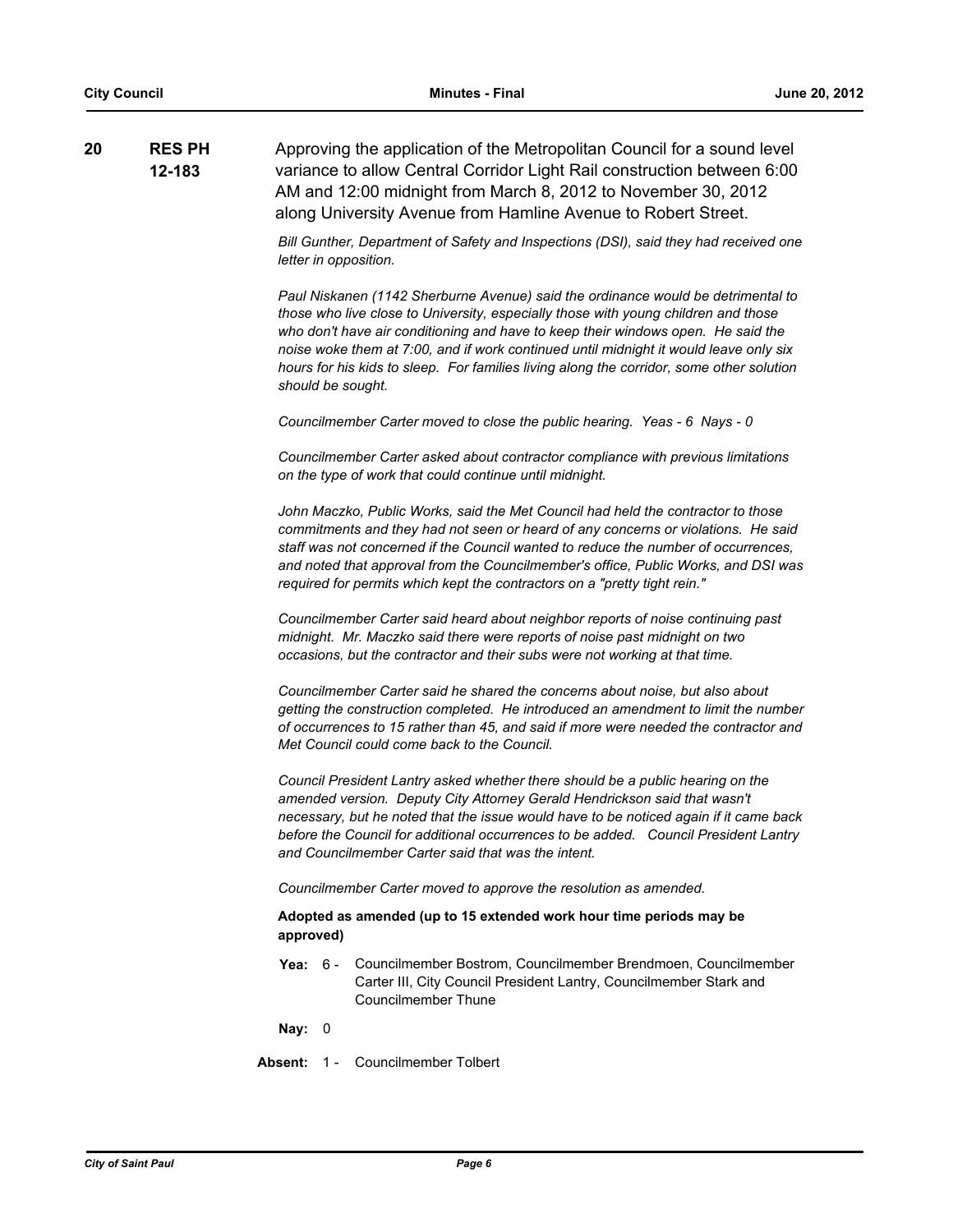| 21 | <b>RES PH</b><br>12-182 |          |                 | Approving the application of Jarret Oulman for a sound level variance<br>in order to use a P. A. sound system and amplified music from 4:00<br>p.m. until 9:00 p.m. on June 22, July 6, 13, 20, 27, August 3, 10, 17,<br>24, & 31, 2012 at Ecolab Plaza on Wabasha between 5th & 6th<br>Streets. (Public hearing continued from June 20)                                                                                                  |
|----|-------------------------|----------|-----------------|-------------------------------------------------------------------------------------------------------------------------------------------------------------------------------------------------------------------------------------------------------------------------------------------------------------------------------------------------------------------------------------------------------------------------------------------|
|    |                         |          | maintained.     | Tim Yohnk, Ecolab, said they had just become aware of this and they had to object to<br>it at this time. He said they were concerned about the noise, trash, building security,<br>and crowd control, and had questions about the time. He said 1,400 people leave<br>work at approximately 5:00 p.m. He asked about plans for extra trash and for crowd<br>control, and said they wanted to make sure there a proper corporate image was |
|    |                         |          |                 | Councilmember Thune moved to continue the public hearing for two weeks.                                                                                                                                                                                                                                                                                                                                                                   |
|    |                         |          |                 | Council President Lantry noted that the first event was on the 22nd. Councilmember<br>Thune responded that they would not make it then.                                                                                                                                                                                                                                                                                                   |
|    |                         |          |                 | Council President Lantry reiterated that the first event was in two days. She asked<br>whether the questions could be addressed in that time.                                                                                                                                                                                                                                                                                             |
|    |                         |          |                 | Mr. Yohnk said they would be happy to work it out. He said the notice was not<br>delivered to the right place, so they did not find out until the day before.                                                                                                                                                                                                                                                                             |
|    |                         |          |                 | Council President Lantry asked why Ecolab was not notified. Bill Gunther,<br>Department of Safety and Inspections, responded it probably went to the wrong<br>person in Ecolab.                                                                                                                                                                                                                                                           |
|    |                         |          |                 | Councilmember Thune moved to continue the public hearing to July 3.                                                                                                                                                                                                                                                                                                                                                                       |
|    |                         |          |                 | Public hearing continued to 7/3/12                                                                                                                                                                                                                                                                                                                                                                                                        |
|    |                         |          | <b>Yea:</b> 6 - | Councilmember Bostrom, Councilmember Brendmoen, Councilmember<br>Carter III, City Council President Lantry, Councilmember Stark and<br>Councilmember Thune                                                                                                                                                                                                                                                                                |
|    |                         | Nay: $0$ |                 |                                                                                                                                                                                                                                                                                                                                                                                                                                           |
|    |                         |          |                 | Absent: 1 - Councilmember Tolbert                                                                                                                                                                                                                                                                                                                                                                                                         |
| 22 | <b>RES PH</b><br>12-173 |          |                 | Approving the application of the Cherry Pit Bar & Grill for a sound level<br>variance in order to present amplified live music from 5:00 p.m. until<br>11:30 p.m. on July 14, 2012 at 735 White Bear Avenue North.                                                                                                                                                                                                                        |
|    |                         |          |                 | Bill Gunther, Department of Safety and Inspections, said three letters and one email<br>had been received. He said the district council supported the variance but with a<br>sound level of 75 dB after 10:00 and 85 dB before, and had provided a letter of<br>support. Council President Lantry noted that the decibel levels stipulated by District 1<br>were those in the resolution.                                                 |
|    |                         |          |                 | No one appeared in opposition: Councilmember Bostrom moved to close the public                                                                                                                                                                                                                                                                                                                                                            |

*No one appeared in opposition; Councilmember Bostrom moved to close the public hearing and approve the resolution.*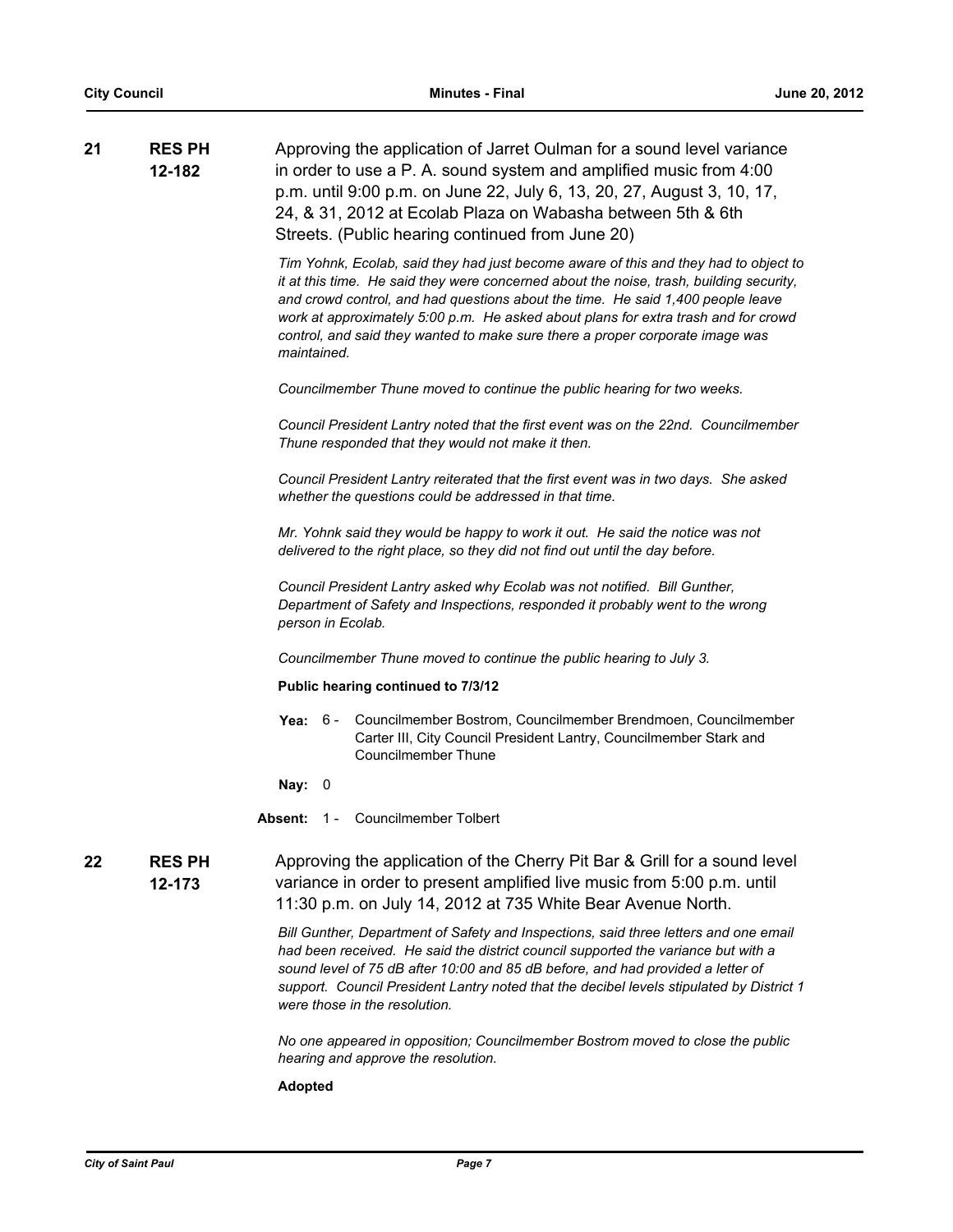|    |                         |                  | Yea: 6 - Councilmember Bostrom, Councilmember Brendmoen, Councilmember<br>Carter III, City Council President Lantry, Councilmember Stark and<br>Councilmember Thune                                                                                                         |
|----|-------------------------|------------------|-----------------------------------------------------------------------------------------------------------------------------------------------------------------------------------------------------------------------------------------------------------------------------|
|    |                         | Nay: $0$         |                                                                                                                                                                                                                                                                             |
|    |                         | Absent:<br>$1 -$ | Councilmember Tolbert                                                                                                                                                                                                                                                       |
| 23 | <b>RES PH</b><br>12-186 |                  | Approving the petition of James Johnsen to vacate parts of Clarence<br>Street and Point Douglas Road and dedicate right-of-way for the<br>realignment of roadways, for safety purposes and to facilitate the<br>construction of a parking lot for Obb's Sports Bar & Grill. |
|    |                         |                  | No one appeared in opposition; Councilmember Bostrom moved to close the public<br>hearing and approve the resolution.                                                                                                                                                       |
|    |                         | <b>Adopted</b>   |                                                                                                                                                                                                                                                                             |
|    |                         | <b>Yea:</b> 6 -  | Councilmember Bostrom, Councilmember Brendmoen, Councilmember<br>Carter III, City Council President Lantry, Councilmember Stark and<br><b>Councilmember Thune</b>                                                                                                           |
|    |                         | Nay: $0$         |                                                                                                                                                                                                                                                                             |
|    |                         |                  | Absent: 1 - Councilmember Tolbert                                                                                                                                                                                                                                           |
| 24 | <b>RES PH</b><br>12-70  | Route.           | Approving the petition of Piercing Faith Church, Inc. to vacate a portion<br>of Hubbard Avenue adjacent to their property at 733 Pierce Butler                                                                                                                              |
|    |                         |                  | No one appeared in opposition; Councilmember Carter moved to close the public<br>hearing and approve the resolution.                                                                                                                                                        |
|    |                         | <b>Adopted</b>   |                                                                                                                                                                                                                                                                             |
|    |                         | 6 -<br>Yea:      | Councilmember Bostrom, Councilmember Brendmoen, Councilmember<br>Carter III, City Council President Lantry, Councilmember Stark and<br>Councilmember Thune                                                                                                                  |
|    |                         | Nay: $0$         |                                                                                                                                                                                                                                                                             |
|    |                         | Absent:<br>$1 -$ | Councilmember Tolbert                                                                                                                                                                                                                                                       |
| 25 | <b>RES PH</b><br>12-187 |                  | Approving the petition of West Side Flats Urban Development LLC to<br>vacate right-of-way, release utility easements, and convey property to<br>facilitate further development of the West Side Flats area.                                                                 |
|    |                         |                  | No one appeared in opposition; Councilmember Thune moved to close the public<br>hearing and approve the resolution.                                                                                                                                                         |
|    |                         | <b>Adopted</b>   |                                                                                                                                                                                                                                                                             |
|    |                         | 6 -<br>Yea:      | Councilmember Bostrom, Councilmember Brendmoen, Councilmember<br>Carter III, City Council President Lantry, Councilmember Stark and<br>Councilmember Thune                                                                                                                  |
|    |                         | Nay: $0$         |                                                                                                                                                                                                                                                                             |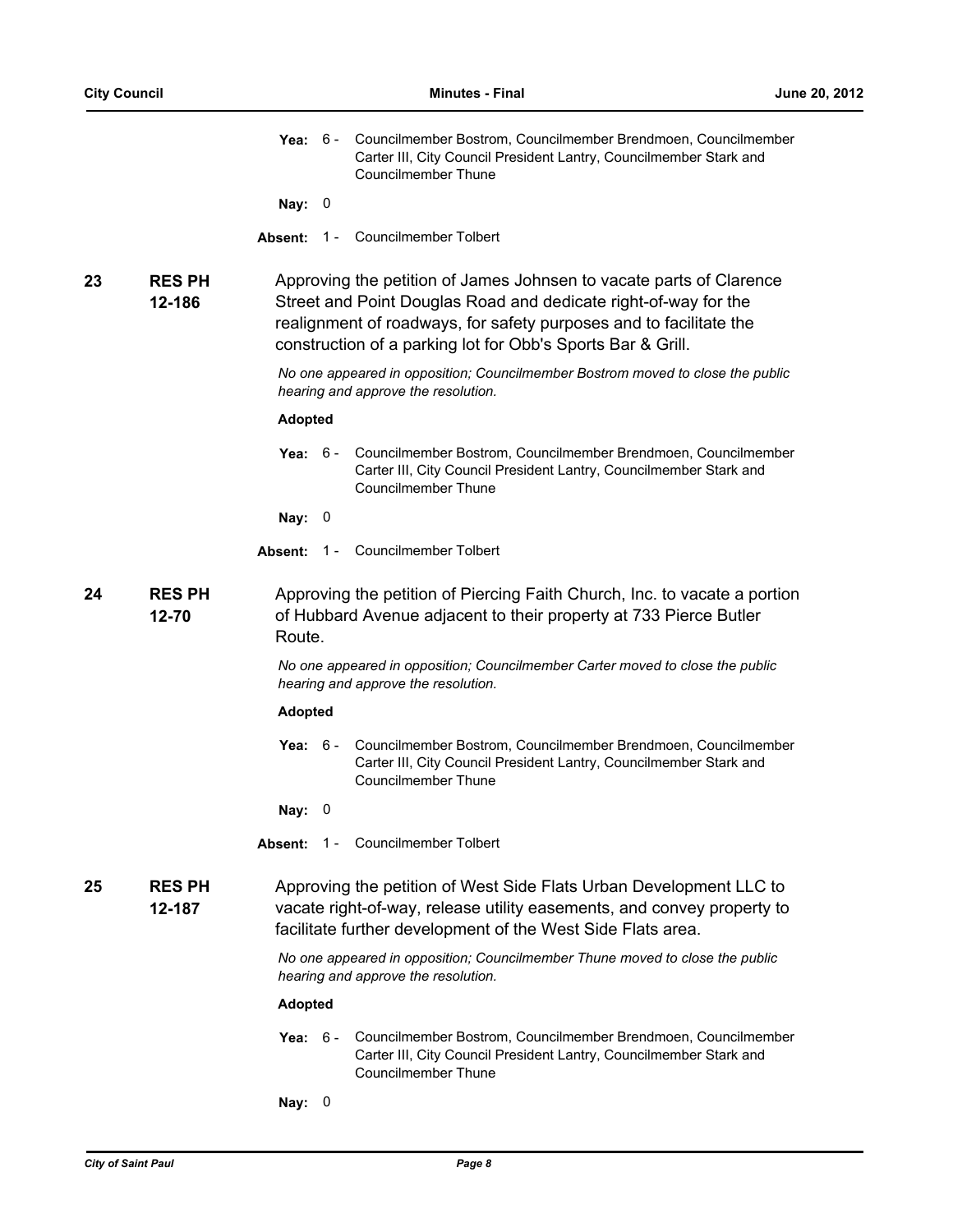|    |                         | 1 - Councilmember Tolbert<br>Absent:                                                                                                                                                                                                                                                                                                                                                                                                                                                                                                                                                                                                                                                                                                                                                                                                                                                                                                                                                                                                                         |
|----|-------------------------|--------------------------------------------------------------------------------------------------------------------------------------------------------------------------------------------------------------------------------------------------------------------------------------------------------------------------------------------------------------------------------------------------------------------------------------------------------------------------------------------------------------------------------------------------------------------------------------------------------------------------------------------------------------------------------------------------------------------------------------------------------------------------------------------------------------------------------------------------------------------------------------------------------------------------------------------------------------------------------------------------------------------------------------------------------------|
| 26 | <b>RES PH</b><br>12-185 | Approving the petition of John Wall to vacate a portion of alley<br>adjacent to his property at 180 Grotto Street South.                                                                                                                                                                                                                                                                                                                                                                                                                                                                                                                                                                                                                                                                                                                                                                                                                                                                                                                                     |
|    |                         | No one appeared in opposition; Councilmember Thune moved to close the public<br>hearing and approve the resolution.                                                                                                                                                                                                                                                                                                                                                                                                                                                                                                                                                                                                                                                                                                                                                                                                                                                                                                                                          |
|    |                         | <b>Adopted</b>                                                                                                                                                                                                                                                                                                                                                                                                                                                                                                                                                                                                                                                                                                                                                                                                                                                                                                                                                                                                                                               |
|    |                         | Councilmember Bostrom, Councilmember Brendmoen, Councilmember<br>Yea: $6 -$<br>Carter III, City Council President Lantry, Councilmember Stark and<br><b>Councilmember Thune</b>                                                                                                                                                                                                                                                                                                                                                                                                                                                                                                                                                                                                                                                                                                                                                                                                                                                                              |
|    |                         | Nay: 0                                                                                                                                                                                                                                                                                                                                                                                                                                                                                                                                                                                                                                                                                                                                                                                                                                                                                                                                                                                                                                                       |
|    |                         | 1 - Councilmember Tolbert<br>Absent:                                                                                                                                                                                                                                                                                                                                                                                                                                                                                                                                                                                                                                                                                                                                                                                                                                                                                                                                                                                                                         |
| 27 | <b>RES PH</b><br>12-177 | Approving the petition of Blanche Picka to vacate a portion of the<br>platted alley abutting 1073 Eleanor Avenue.                                                                                                                                                                                                                                                                                                                                                                                                                                                                                                                                                                                                                                                                                                                                                                                                                                                                                                                                            |
|    |                         | No one appeared in opposition; Councilmember Stark moved to close the public<br>hearing and approve the resolution.                                                                                                                                                                                                                                                                                                                                                                                                                                                                                                                                                                                                                                                                                                                                                                                                                                                                                                                                          |
|    |                         | <b>Adopted</b>                                                                                                                                                                                                                                                                                                                                                                                                                                                                                                                                                                                                                                                                                                                                                                                                                                                                                                                                                                                                                                               |
|    |                         | Councilmember Bostrom, Councilmember Brendmoen, Councilmember<br>Yea: $6-$<br>Carter III, City Council President Lantry, Councilmember Stark and<br>Councilmember Thune                                                                                                                                                                                                                                                                                                                                                                                                                                                                                                                                                                                                                                                                                                                                                                                                                                                                                      |
|    |                         | Nay: 0                                                                                                                                                                                                                                                                                                                                                                                                                                                                                                                                                                                                                                                                                                                                                                                                                                                                                                                                                                                                                                                       |
|    |                         | Absent: 1 - Councilmember Tolbert                                                                                                                                                                                                                                                                                                                                                                                                                                                                                                                                                                                                                                                                                                                                                                                                                                                                                                                                                                                                                            |
| 28 | <b>RES PH</b><br>12-179 | Approving the petition of Eugene Woitas to vacate a portion of platted,<br>unimproved Sims Avenue abutting 1499 Sims Avenue. (Public<br>hearing held June 20; laid over from June 27)                                                                                                                                                                                                                                                                                                                                                                                                                                                                                                                                                                                                                                                                                                                                                                                                                                                                        |
|    |                         | In opposition:<br>Robert Mercado (376 Grove Street) said he was speaking on behalf of Mr. Prokott.<br>He said they opposed it because a privacy fence was installed close to the house<br>and Mr. Prokott had a disabled sister who used Metro Mobility and had to be carried<br>from the back to the front. He said the property was used for cars prior to the fence<br>being installed. As a retired police officer, he felt it was a huge liability for the City not<br>to allow the fence to be there. He said he drove a Ford Edge and could not get<br>through. He did not have a problem with the fence going up, but physically getting a<br>vehicle in there was impossible.<br>Jerome Prokott (1512 Sims Avenue) stated this property does not have to be<br>vacated, and if it were vacated, he wanted to have a chance to have it. He said with<br>the fence up, the bus could not pick up his sister, and he didn't know why the City<br>allowed the fence.<br>Councilmember Bostrom moved to close the public hearing and lay the matter over |
|    |                         | for one week.                                                                                                                                                                                                                                                                                                                                                                                                                                                                                                                                                                                                                                                                                                                                                                                                                                                                                                                                                                                                                                                |

**Laid over to 6/27/12; public hearing closed**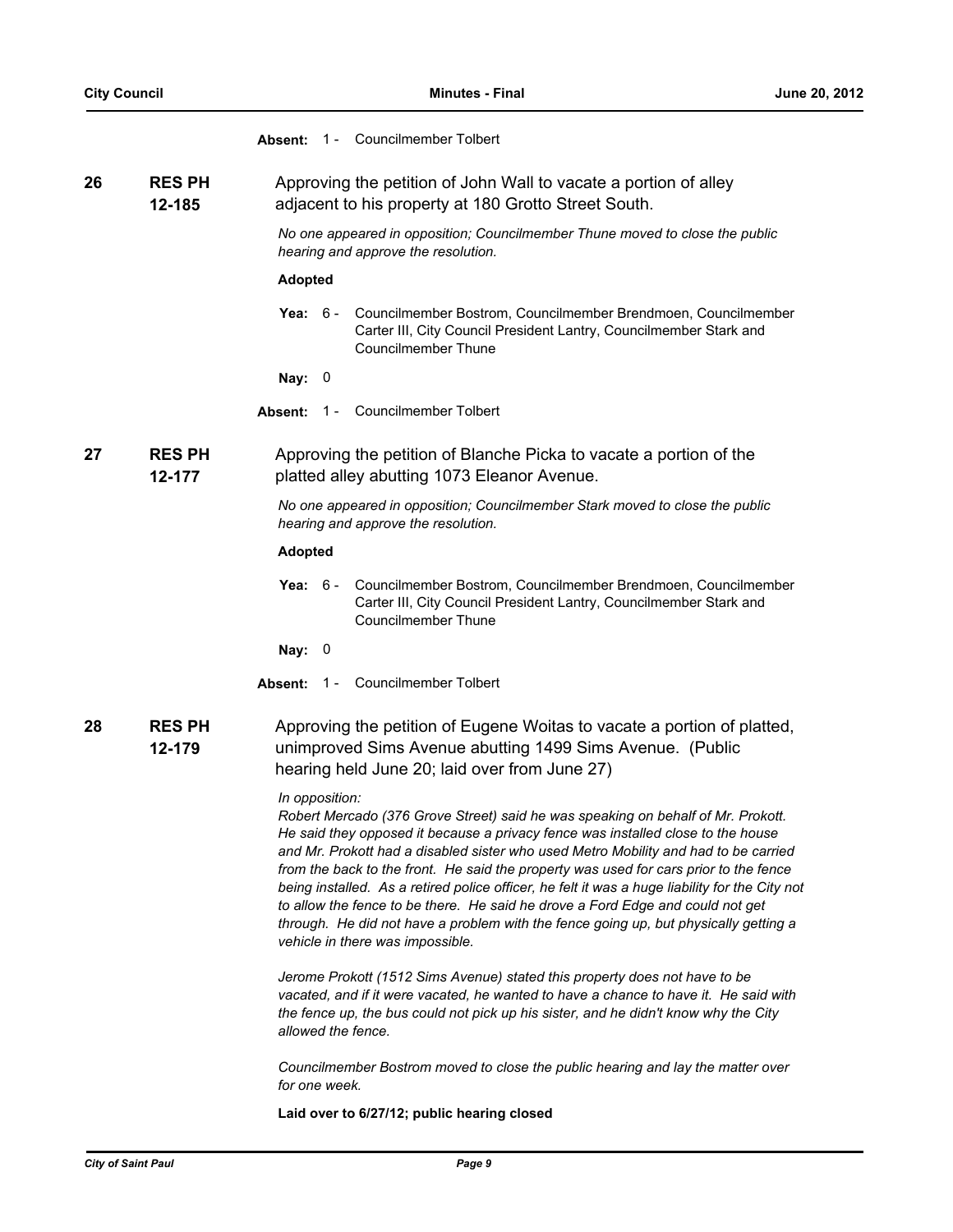|    |                         | Yea: $6-$      |                          | Councilmember Bostrom, Councilmember Brendmoen, Councilmember<br>Carter III, City Council President Lantry, Councilmember Stark and<br>Councilmember Thune                                                                                                   |
|----|-------------------------|----------------|--------------------------|--------------------------------------------------------------------------------------------------------------------------------------------------------------------------------------------------------------------------------------------------------------|
|    |                         | Nay: $0$       |                          |                                                                                                                                                                                                                                                              |
|    |                         | Absent:        | $1 -$                    | Councilmember Tolbert                                                                                                                                                                                                                                        |
|    |                         |                |                          | Councilmember Carter left the meeting.                                                                                                                                                                                                                       |
|    |                         |                |                          | Present 5 - Councilmember Dan Bostrom, Councilmember Amy Brendmoen, City<br>Council President Kathy Lantry, Councilmember Russ Stark and<br>Councilmember Dave Thune                                                                                         |
|    |                         |                |                          | Absent 2 - Councilmember Melvin Carter III and Councilmember Chris Tolbert                                                                                                                                                                                   |
| 29 | PH 12-14                |                |                          | Public hearing to consider the application of the Housing and<br>Redevelopment Authority and Rodolfo Hernandez to rezone property<br>located at 656-660 Wells Street and part of 870 Payne Avenue from<br>RT2 Townhouse Residential to VP Vehicular Parking. |
|    |                         |                |                          | No one appeared in opposition; Councilmember Bostrom moved to close the public<br>hearing. Yeas - 5 Nays - 0                                                                                                                                                 |
|    |                         |                |                          | Councilmember Bostrom this was a great proposal for a nice restaurant. They had<br>been a pleasure to work with and he hoped they would be successful. He moved to<br>grant the application.                                                                 |
|    |                         |                |                          | <b>Motion of Intent-Application Granted</b>                                                                                                                                                                                                                  |
|    |                         | Yea: $5 -$     |                          | Councilmember Bostrom, Councilmember Brendmoen, City Council<br>President Lantry, Councilmember Stark and Councilmember Thune                                                                                                                                |
|    |                         | Nay: $0$       |                          |                                                                                                                                                                                                                                                              |
|    |                         | Absent:        | $2 -$                    | Councilmember Carter III and Councilmember Tolbert                                                                                                                                                                                                           |
| 30 | <b>RES PH</b><br>12-142 |                |                          | Ratifying the assessment for the construction of a sidewalk<br>improvement along the north side of St. Anthony Avenue from<br>Syndicate to Griggs. (File No. S1102 Assessment No. 115302)                                                                    |
|    |                         |                |                          | No one appeared in opposition; Councilmember Stark moved to close the public<br>hearing and approve the resolution.                                                                                                                                          |
|    |                         | <b>Adopted</b> |                          |                                                                                                                                                                                                                                                              |
|    |                         | Yea: $5 -$     |                          | Councilmember Bostrom, Councilmember Brendmoen, City Council<br>President Lantry, Councilmember Stark and Councilmember Thune                                                                                                                                |
|    |                         | Nay:           | $\overline{\phantom{0}}$ |                                                                                                                                                                                                                                                              |
|    |                         | Absent:        | $2 -$                    | Councilmember Carter III and Councilmember Tolbert                                                                                                                                                                                                           |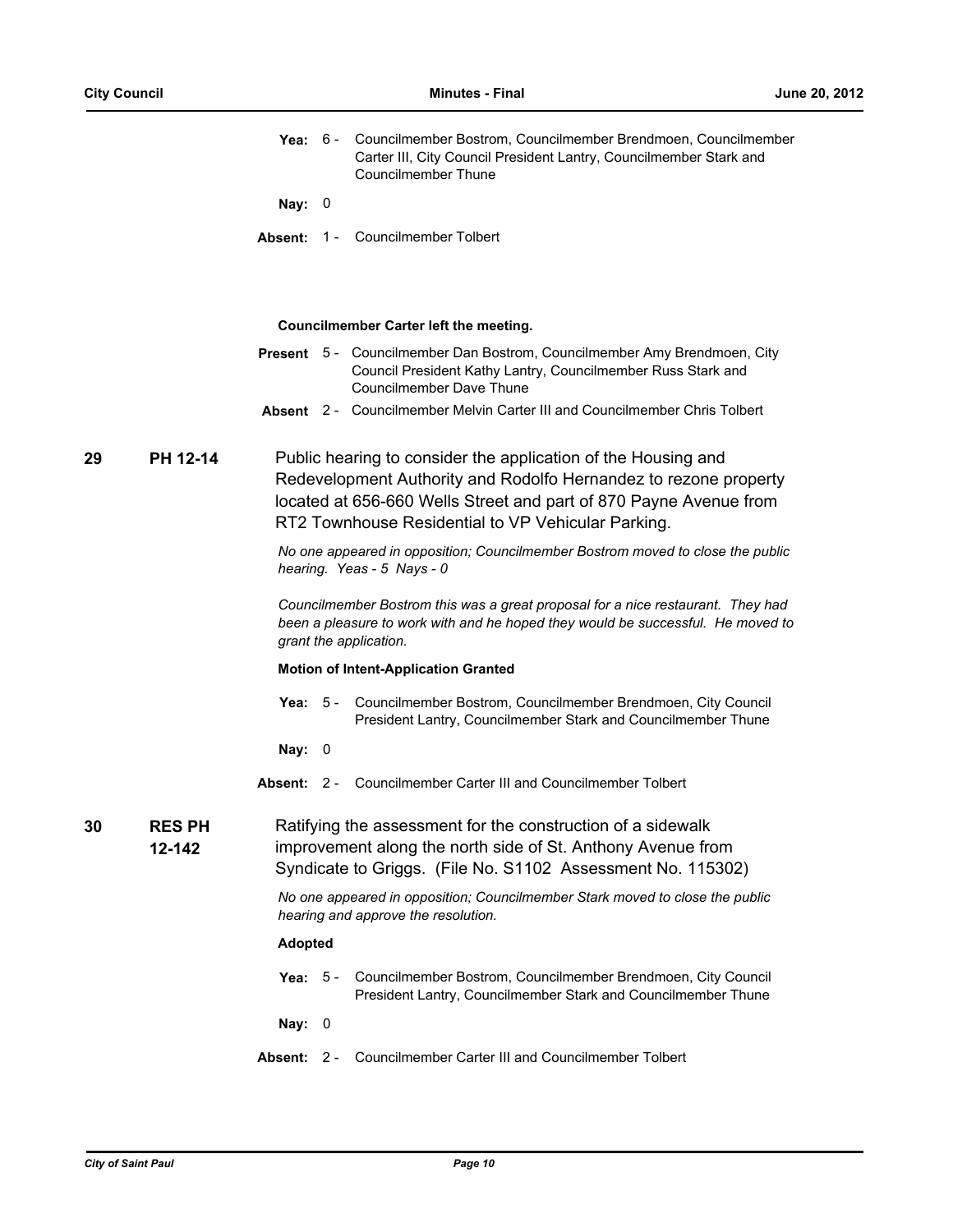| 31 | <b>RES PH</b><br>12-133 | Ratifying the assessment for the Davern/Jefferson Phase II (Part II)<br>paving/lighting project, constructed as part of the 2011 Residential<br>Street Vitality Project (RSVP). (File No. 19079D, Assessment No.<br>125201) |
|----|-------------------------|-----------------------------------------------------------------------------------------------------------------------------------------------------------------------------------------------------------------------------|
|    |                         | No one appeared in opposition; Councilmember Brendmoen moved to close the<br>public hearing and approve the resolution.                                                                                                     |
|    |                         | <b>Adopted</b>                                                                                                                                                                                                              |
|    |                         | Councilmember Bostrom, Councilmember Brendmoen, City Council<br>Yea: $5 -$<br>President Lantry, Councilmember Stark and Councilmember Thune                                                                                 |
|    |                         | Nay: $0$                                                                                                                                                                                                                    |
|    |                         | Councilmember Carter III and Councilmember Tolbert<br>Absent: 2 -                                                                                                                                                           |
| 32 | <b>RES PH</b><br>12-140 | Ratifying the assessment for the construction of a sidewalk<br>improvement along Energy Park Drive from Raymond to Highway 280.<br>(File No. S1101 Assessment No. 115301)                                                   |
|    |                         | No one appeared in opposition; Councilmember Bostrom moved to close the public<br>hearing and approve the resolution.                                                                                                       |
|    |                         | <b>Adopted</b>                                                                                                                                                                                                              |
|    |                         | Councilmember Bostrom, Councilmember Brendmoen, City Council<br>Yea: $5-$<br>President Lantry, Councilmember Stark and Councilmember Thune                                                                                  |
|    |                         | Nay: $0$                                                                                                                                                                                                                    |
|    |                         | Councilmember Carter III and Councilmember Tolbert<br>Absent: 2 -                                                                                                                                                           |
| 33 | <b>RES PH</b><br>12-132 | Ratifying the assessment for alley improvements on the north-south<br>alley in Cumberland Addition Plat I; bounded by Hoyt, Western,<br>Nebraska, and Cumberland. (File No. 19120, Asmt No. 115000)                         |
|    |                         | No one appeared in opposition; Councilmember Brendmoen moved to close the<br>public hearing and approve the resolution.                                                                                                     |
|    |                         | Adopted                                                                                                                                                                                                                     |
|    |                         | Yea:<br>$5 -$<br>Councilmember Bostrom, Councilmember Brendmoen, City Council<br>President Lantry, Councilmember Stark and Councilmember Thune                                                                              |
|    |                         | Nay: $0$                                                                                                                                                                                                                    |
|    |                         | Councilmember Carter III and Councilmember Tolbert<br>Absent: 2 -                                                                                                                                                           |
| 34 | <b>RES PH</b><br>12-143 | Ratifying the assessment for the construction of a sidewalk<br>improvement along the south side of Arlington Avenue East from<br>Westminster to Desoto. (File No. S1003 Assessment No. 100790)                              |
|    |                         | No one appeared in opposition; Councilmember Brendmoen moved to close the<br>public hearing and approve the resolution.                                                                                                     |
|    |                         |                                                                                                                                                                                                                             |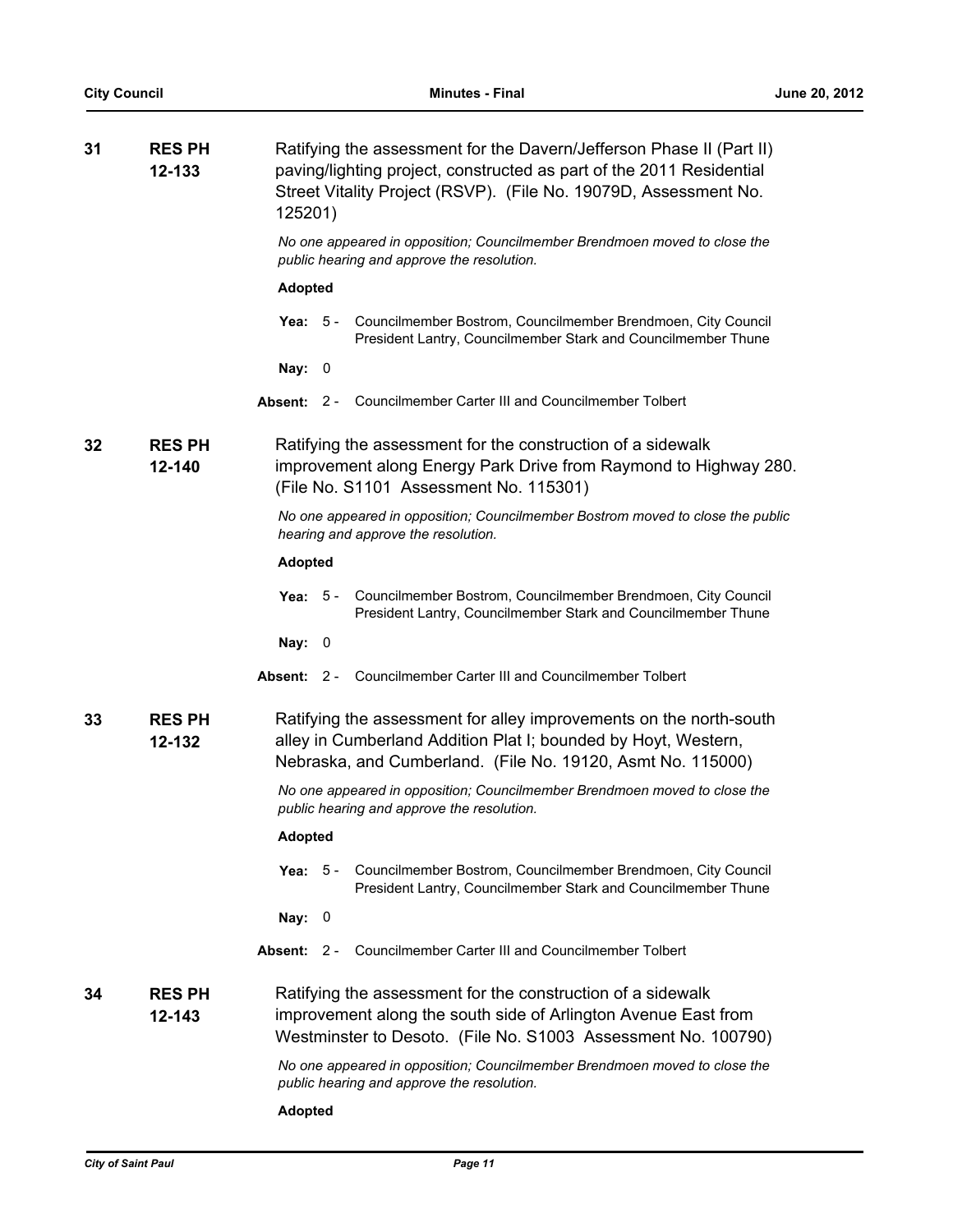|    |                         | Yea:                             | 5 - Councilmember Bostrom, Councilmember Brendmoen, City Council<br>President Lantry, Councilmember Stark and Councilmember Thune                                                                          |
|----|-------------------------|----------------------------------|------------------------------------------------------------------------------------------------------------------------------------------------------------------------------------------------------------|
|    |                         | $\overline{\phantom{0}}$<br>Nay: |                                                                                                                                                                                                            |
|    |                         | Absent:                          | 2 - Councilmember Carter III and Councilmember Tolbert                                                                                                                                                     |
| 35 | <b>RES PH</b><br>12-180 |                                  | Approving the establishment of a Tax Increment Financing District and<br>approving a Tax Increment Plan for the Pioneer Endicott<br>Redevelopment Project.                                                 |
|    |                         |                                  | No one appeared in opposition; Councilmember Thune moved to close the public<br>hearing and approve the resolution.                                                                                        |
|    |                         | <b>Adopted</b>                   |                                                                                                                                                                                                            |
|    |                         | Yea: $5-$                        | Councilmember Bostrom, Councilmember Brendmoen, City Council<br>President Lantry, Councilmember Stark and Councilmember Thune                                                                              |
|    |                         | Nay: 0                           |                                                                                                                                                                                                            |
|    |                         |                                  | <b>Absent: 2 - Councilmember Carter III and Councilmember Tolbert</b>                                                                                                                                      |
| 36 | <b>RESPH</b><br>12-188  |                                  | Amending the financing and spending plans in the Education Initiatives<br>Budget in the amount of \$11,232 to recognize unspent grant balances.                                                            |
|    |                         |                                  | No one appeared in opposition; Councilmember Thune moved to close the public<br>hearing and approve the resolution.                                                                                        |
|    |                         | <b>Adopted</b>                   |                                                                                                                                                                                                            |
|    |                         | Yea:                             | 5 - Councilmember Bostrom, Councilmember Brendmoen, City Council<br>President Lantry, Councilmember Stark and Councilmember Thune                                                                          |
|    |                         | Nay: $0$                         |                                                                                                                                                                                                            |
|    |                         |                                  | <b>Absent: 2 - Councilmember Carter III and Councilmember Tolbert</b>                                                                                                                                      |
| 37 | <b>RES PH</b><br>12-178 | Academy.                         | Amending the financing and spending plans in the Fire Department in<br>the amount of \$75,600 to accept the grants from the Saint Paul<br>Foundation and the Otto Bremer Foundation for the Saint Paul EMS |
|    |                         |                                  | No one appeared in opposition; Councilmember Brendmoen moved to close the<br>public hearing and approve the resolution.                                                                                    |
|    |                         | <b>Adopted</b>                   |                                                                                                                                                                                                            |
|    |                         | - 5 -<br>Yea:                    | Councilmember Bostrom, Councilmember Brendmoen, City Council<br>President Lantry, Councilmember Stark and Councilmember Thune                                                                              |
|    |                         | Nay: $0$                         |                                                                                                                                                                                                            |
|    |                         |                                  | Absent: 2 - Councilmember Carter III and Councilmember Tolbert                                                                                                                                             |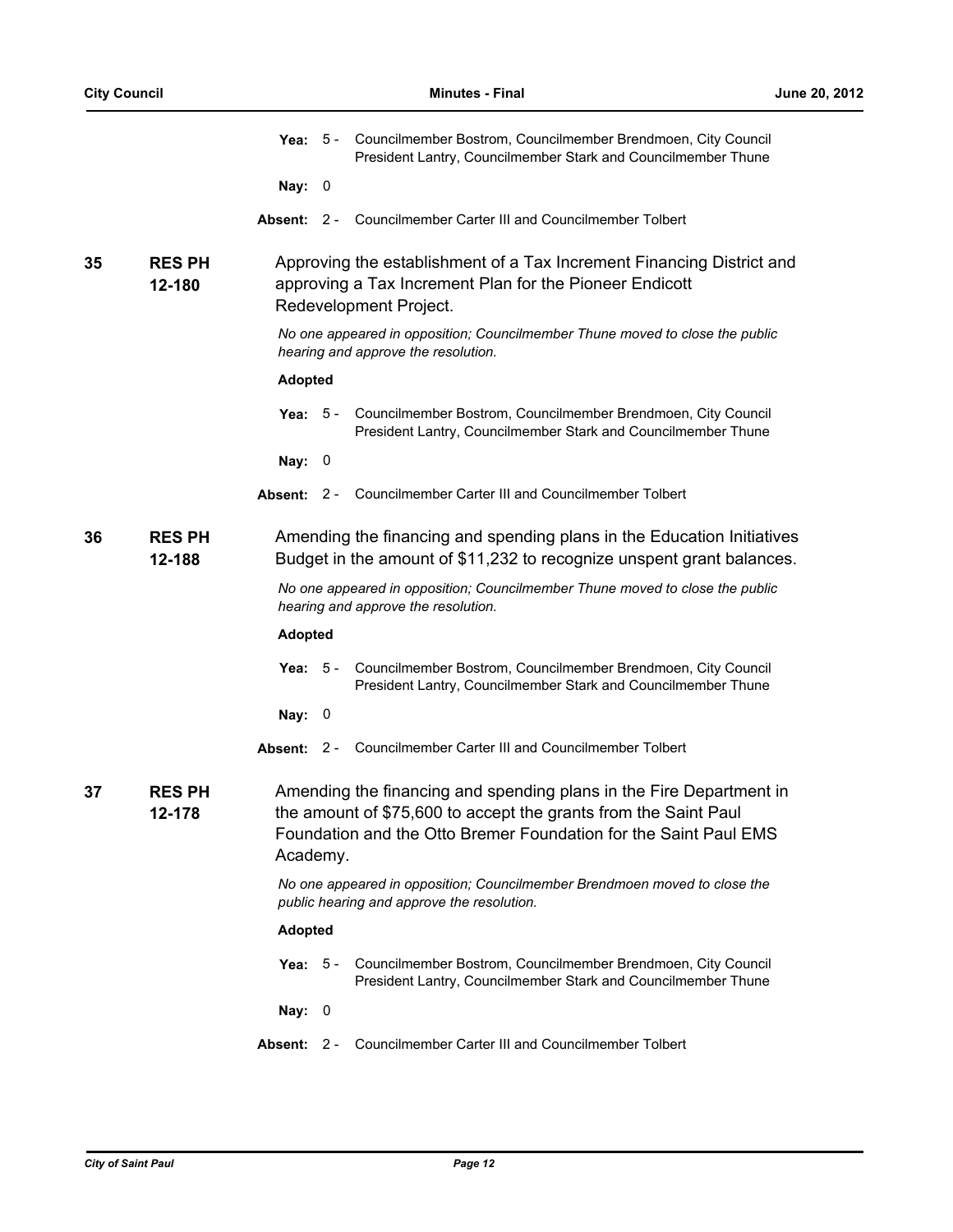| 38 | <b>RES PH</b><br>12-162 |                  | Amending the 2008 Capital Improvement Budget in the Department of<br>Parks and Recreation by increasing the Financing and Spending<br>budget by \$112,107 for additional Federal Funds that will be received<br>from the Transportation Enhancement grant for the development of the<br>Cherokee Park Regional Trail.                                                                                                      |
|----|-------------------------|------------------|----------------------------------------------------------------------------------------------------------------------------------------------------------------------------------------------------------------------------------------------------------------------------------------------------------------------------------------------------------------------------------------------------------------------------|
|    |                         |                  | No one appeared in opposition; Councilmember Thune moved to close the public<br>hearing and approve the resolution.                                                                                                                                                                                                                                                                                                        |
|    |                         | <b>Adopted</b>   |                                                                                                                                                                                                                                                                                                                                                                                                                            |
|    |                         | Yea:<br>5 -      | Councilmember Bostrom, Councilmember Brendmoen, City Council<br>President Lantry, Councilmember Stark and Councilmember Thune                                                                                                                                                                                                                                                                                              |
|    |                         | Nay: $0$         |                                                                                                                                                                                                                                                                                                                                                                                                                            |
|    |                         | Absent: 2 -      | Councilmember Carter III and Councilmember Tolbert                                                                                                                                                                                                                                                                                                                                                                         |
| 39 | <b>RES PH</b><br>12-184 | sites.           | Authorizing the Department of Parks and Recreation to accept a grant<br>award in the amount of \$25,000 from the Vikings Children's Fund<br>Summer Lunch Program, and amending the financing and spending<br>budgets in the Recreation Grant activity to reflect this additional<br>funding which will be used to support and expand the 2012 summer<br>meals programs at City's recreation centers and Roaming Recreation |
|    |                         |                  | No one appeared in opposition; Councilmember Stark moved to close the public<br>hearing and approve the resolution.                                                                                                                                                                                                                                                                                                        |
|    |                         | <b>Adopted</b>   |                                                                                                                                                                                                                                                                                                                                                                                                                            |
|    |                         | $5 -$<br>Yea:    | Councilmember Bostrom, Councilmember Brendmoen, City Council<br>President Lantry, Councilmember Stark and Councilmember Thune                                                                                                                                                                                                                                                                                              |
|    |                         | Nay: $0$         |                                                                                                                                                                                                                                                                                                                                                                                                                            |
|    |                         | Absent: 2 -      | Councilmember Carter III and Councilmember Tolbert                                                                                                                                                                                                                                                                                                                                                                         |
| 40 | <b>RES PH</b><br>12-176 |                  | Amending the 2010 financing and spending plans in the Department of<br>Parks and Recreation Capital Improvement Budget to recognize the<br>donation from the Saint Paul Foundation in the amount of \$9,000 for<br>the care and upkeep of Swede Hollow Park.                                                                                                                                                               |
|    |                         |                  | No one appeared in opposition; Councilmember Brendmoen moved to close the<br>public hearing and approve the resolution.                                                                                                                                                                                                                                                                                                    |
|    |                         | <b>Adopted</b>   |                                                                                                                                                                                                                                                                                                                                                                                                                            |
|    |                         | Yea: $5 -$       | Councilmember Bostrom, Councilmember Brendmoen, City Council<br>President Lantry, Councilmember Stark and Councilmember Thune                                                                                                                                                                                                                                                                                              |
|    |                         | Nay: $0$         |                                                                                                                                                                                                                                                                                                                                                                                                                            |
|    |                         | $-2-$<br>Absent: | Councilmember Carter III and Councilmember Tolbert                                                                                                                                                                                                                                                                                                                                                                         |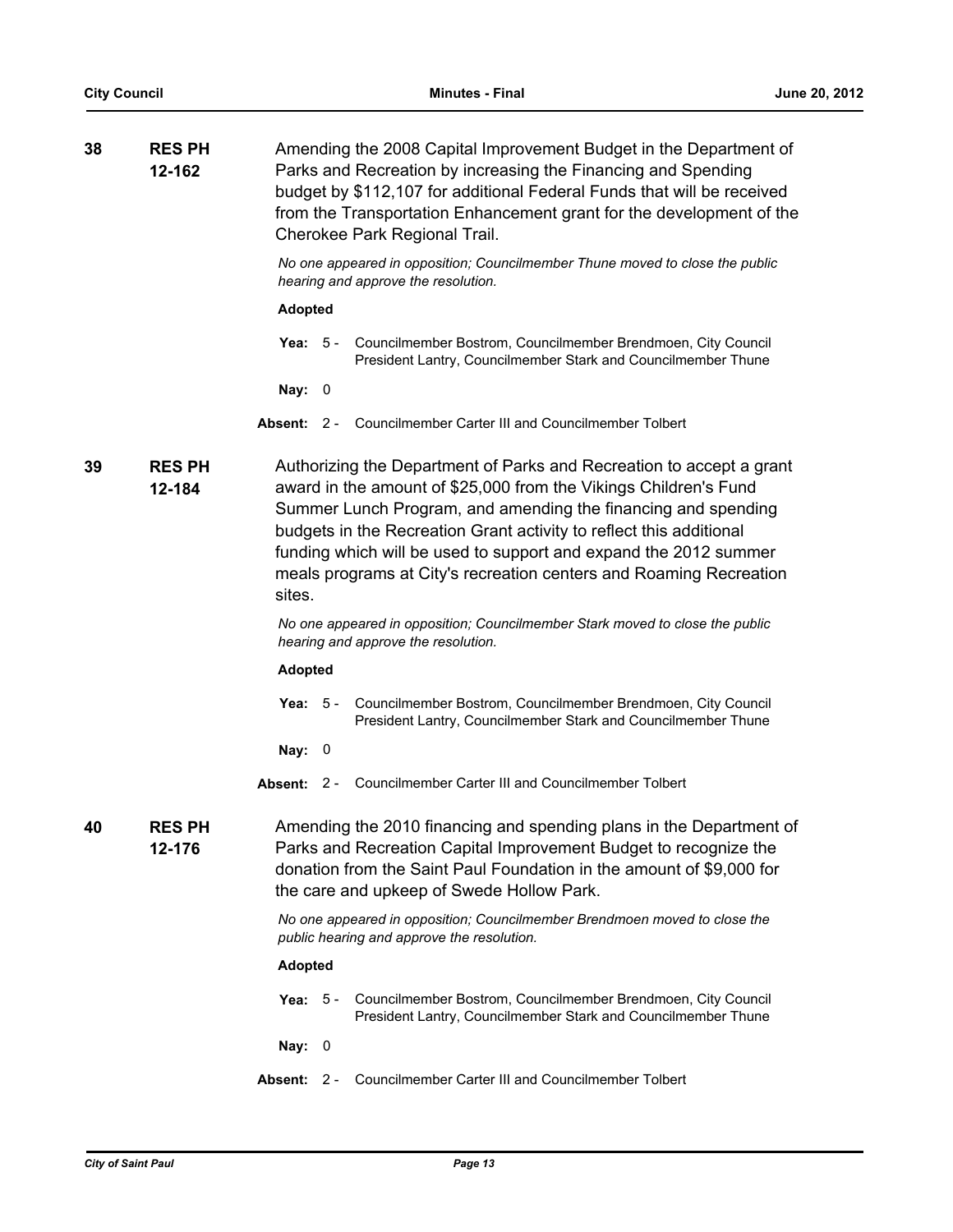| 41 | <b>RES PH</b><br>12-198 | Authorizing the use of a Project Labor Agreement (PLA) on the<br>construction portion of the Payne Maryland Project and authorizing<br>appropriate city officials to execute such an agreement.<br>No one appeared in opposition; Councilmember Bostrom moved to close the public<br>hearing and approve the resolution. |       |                                                                                                                                                                                                     |
|----|-------------------------|--------------------------------------------------------------------------------------------------------------------------------------------------------------------------------------------------------------------------------------------------------------------------------------------------------------------------|-------|-----------------------------------------------------------------------------------------------------------------------------------------------------------------------------------------------------|
|    |                         | <b>Adopted</b>                                                                                                                                                                                                                                                                                                           |       |                                                                                                                                                                                                     |
|    |                         | Yea: $5 -$                                                                                                                                                                                                                                                                                                               |       | Councilmember Bostrom, Councilmember Brendmoen, City Council<br>President Lantry, Councilmember Stark and Councilmember Thune                                                                       |
|    |                         | Nay:                                                                                                                                                                                                                                                                                                                     | 0     |                                                                                                                                                                                                     |
|    |                         | Absent:                                                                                                                                                                                                                                                                                                                  | $2 -$ | Councilmember Carter III and Councilmember Tolbert                                                                                                                                                  |
| 42 | <b>RES PH</b><br>12-175 |                                                                                                                                                                                                                                                                                                                          |       | Revising the financing and spending plans for the FY2012 Community<br>Development Block Grant Program.                                                                                              |
|    |                         |                                                                                                                                                                                                                                                                                                                          |       | No one appeared in opposition; Councilmember Brendmoen moved to close the<br>public hearing and approve the resolution.                                                                             |
|    |                         | <b>Adopted</b>                                                                                                                                                                                                                                                                                                           |       |                                                                                                                                                                                                     |
|    |                         | Yea:                                                                                                                                                                                                                                                                                                                     | -5 -  | Councilmember Bostrom, Councilmember Brendmoen, City Council<br>President Lantry, Councilmember Stark and Councilmember Thune                                                                       |
|    |                         | Nay: $0$                                                                                                                                                                                                                                                                                                                 |       |                                                                                                                                                                                                     |
|    |                         |                                                                                                                                                                                                                                                                                                                          |       | <b>Absent: 2 - Councilmember Carter III and Councilmember Tolbert</b>                                                                                                                               |
| 43 | <b>APC 12-3</b>         |                                                                                                                                                                                                                                                                                                                          |       | Public hearing to consider the appeal of Cullen LLC to conditions<br>placed by the Planning Commission on their approval of the site plan<br>for a 20-unit apartment building at 2124 Grand Avenue. |
|    |                         |                                                                                                                                                                                                                                                                                                                          |       | Council President Lantry said the item had been withdrawn.                                                                                                                                          |
|    |                         |                                                                                                                                                                                                                                                                                                                          |       |                                                                                                                                                                                                     |

**Withdrawn**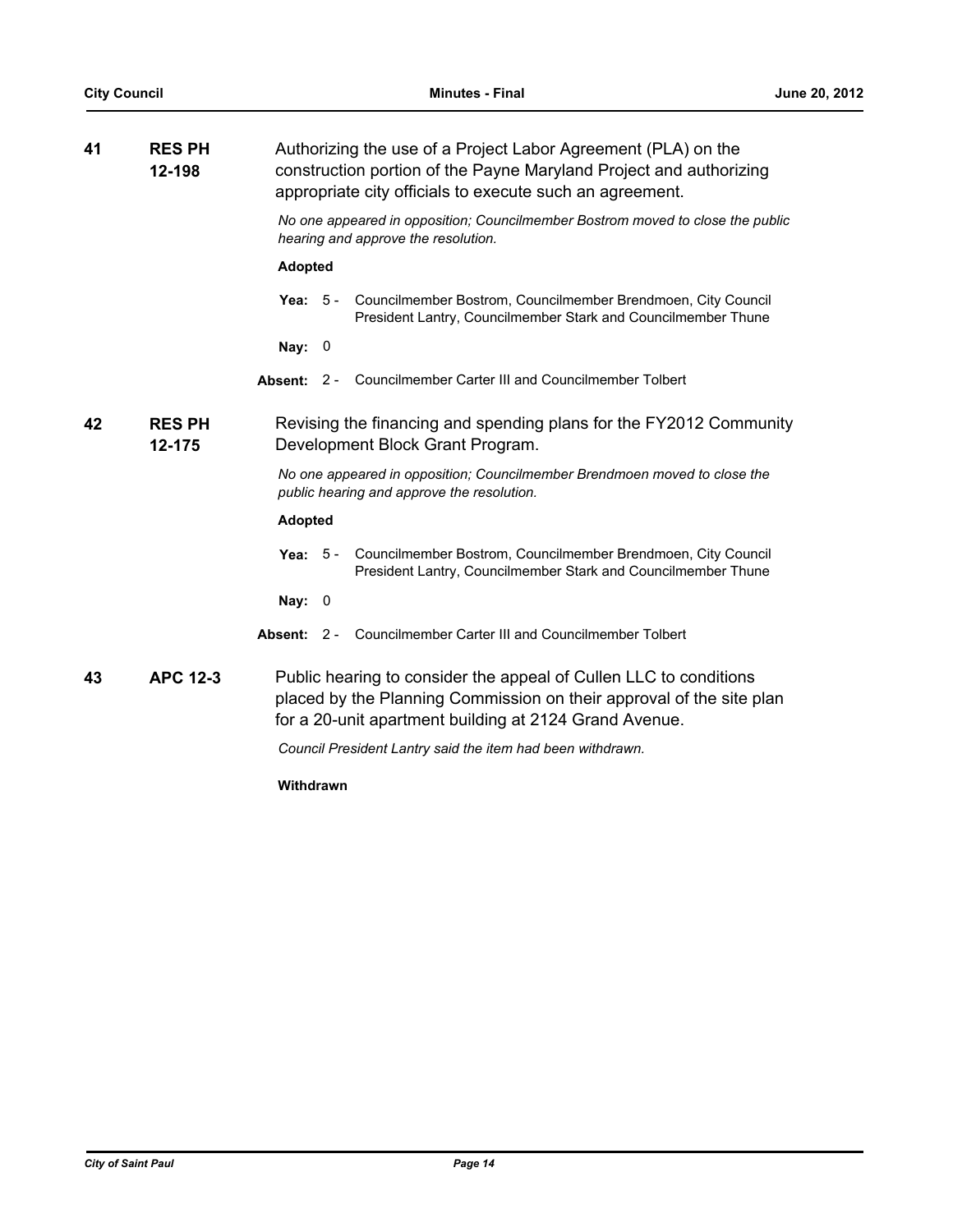# **44 APC 12-2** Public hearing to consider the appeal of Tammy and Mike Thomas to a decision of the Planning Commission approving the site plan for a 20-unit apartment building at 2124 Grand Avenue.

*Tom Beech, Department of Safety and Inspections (DSI), gave a staff report. He said the Planning Commission approved the site plan with seven conditions on a 15 to 1 vote. He noted that the developer had withdrawn his appeal. He displayed a map of the area and said most was zoned single family but there was a mix of properties along Grand. He displayed architect's drawings and described the plan. He said zoning permitted the 50' building height although there were some questions about how the height was measured. He said the zoning code required 40 parking spaces; 37 were underground and three were off the alley. He said there would be 20 apartments, each with four bedrooms.*

*Councilmember Thune asked about other apartments in the area. Mr. Beech indicated locations on the map and said none were as tall as that proposed. He said none met the parking requirement because they had been there for a number of years.*

*Mr. Beech provided further description of the plan. He said the Macalester Groveland Community Council recommended that the City Council deny the appeal, and the City had received 50 letters or emails in opposition.* 

#### *For the appellant:*

*Rita Cooper (2129 Lincoln Avenue) said she and (appellant) Tammy Thomas lived across the alley from the proposed site. She said they disagreed that the site plan met the zoning code, and felt it violated some technical provisions. She showed a drawing and noted that the open parking ramp with no green space was being counted as setback, and an elevated area on top of the underground parking, covered by a thin layer of grass and sod, was also being counted as setback. She said the tenants could not use that area as green space because it would damage the roof. She said their primary argument had to do with the proposed building's effect on their properties. She stated that the zoning code required that the arrangement of buildings and uses must not unreasonably affect abutting properties, and the Planning Commission must ensure protection of adjacent neighboring properties against aspects of the design which would have a substantial effect on those properties.*

*Tammy Thomas (2135 Lincoln Avenue) said this will be behind the apartment where she lives with her husband and 3 kids. Most of the students are good kids. They are temporary and have nothing invested. To think she could have 80 college kids near is frightening. The neighborhood is desperate and pleading for your help.* 

*Rita Cooper showed a photo of what it will look like in her backyard. It is towering over her backyard. It will have 80 students. Students keep different hours, stereos, noise. People tell her she has to move. (She showed a diagram of what it looks like.) She has a petition of 100 people who agree this is unreasonable. She came up to close to 70 letters. She is flummoxed by the decision of the Planning Commission. Does not know how Mac Groveland comes up with this. There are options and alternatives.* 

*Pete Cooper (2129 Lincoln Avenue) stated this is a true picture of the proposal. This is an off campus private dormitory. (He showed a diagram of a typical apartment.) The developer since March said this is not a dorm. This is based on demand for rent. What matters is who is going to live here. There will be students and 80 of them. Planning did not have detail of what this is all about. (Showed a diagram of the*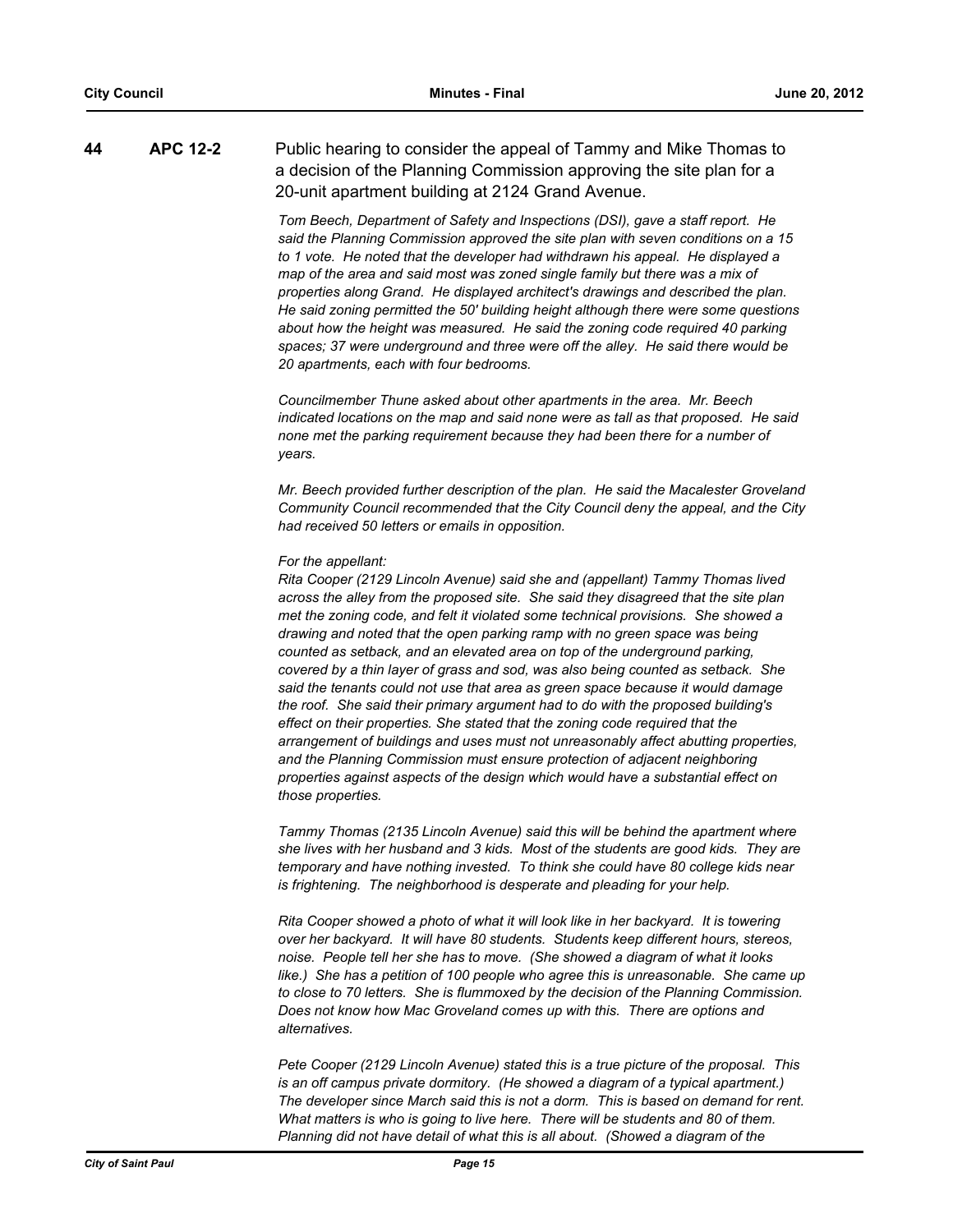*apartments.) On the title page, it says Grand Avenue student housing. This is a dorm. Would a family rent out a four bedroom apartment like this? There are zoning code requirements for public dormitories, but not private. This was placed under the multiple family land use zoning code. It would be better to characterize as a dormitory, but It is not owned by the university. Zoning deals with the use of the land and not the ownership of the land. The zoning code does have provisions for these unique situations where a specific use is not mentioned in the code. This is a similar use. They are asking for the City Council to see this as a student dorm. He asked the Council to reduce the scale and density, such as reducing the number of stories and requiring features that would attract tenants besides students.* 

*Brian Fogarty (2166 Lincoln Avenue) showed a diagram. He and his wife lived here*  for 18 years. He showed a diagram with the restrictions placed on the University of *St. Thomas in 2004 when it applied to expand its campus. The building clearly violates the notion of a transition zone. Even UST would not be permitted to build this building. A profit developer expects to get around these restrictions. This should not be permitted.*

*Dan Chapman (2161 Lincoln Avenue) said this is not a student need. The students all have some place to live right now. It is a desire for a developer to profit off those students. He is not anti student. He lives near students now. This is not in my back yard. It should not be built anywhere.* 

*Council President Lantry said we are already over time. We will now hear from those in opposition to the appeal.*

*Graham Merry, developer, said he will address the aspects for the appeal. Heights, setback, density, and parking. He explained some definitions. (Showed photos.) The existing property is a plateau. The appeal claims this property is too tall. Despite this mistake, they have worked with architects, engineers, and Tom Beech to lower the height. The appeal says it does not meet setback requirements. The retaining wall is not part of the building: it is a decorative landscaping feature and separate from the building. The City and neighborhoods complained about water drainage, so he changed that sloping hill, which added quite an expense to the plan. Concerns were raised about the density. It is determined by a straightforward formula in the City code. If there was not a bonus for underground parking, it would be cost prohibitive. Concerns were raised about the dimensions of the underground parking spaces. Underground parking is measured by the center of adjacent building and not outside edge. This has been a longstanding policy in Saint Paul. The Penfield development utilizes the same measurement method. There are no development standards that this plan fails to meet. City staff and Planning Commission have confirmed this. The other aspects from the appeal is distracting from the fact that this building is a permitted use and allowable development. He is not asking for any variance, any conditional use permits, and is not asking for any loopholes in code. He is not affiliated with St. Thomas. He is a private developer using private financing on private property. He is not party to the 2004 conditional use permit. The conditional use is only established for the conditional use for the property it is granted. It is suggested that this building is a dormitory. It has a close proximity to St. Thomas. If proximity were factored in to defining this as a dormitory, then the restaurants in the area frequented by students are cafeterias. Many tenants*  will be students, but that is a result of location. This building will have a desirable *location for various reasons: access to transportation lines and proximity to campus. It will be desirable for students tenants. I also think this is a good option for managing students instead of spreading them out to houses. Many people discussed a different hearing on the housing ordinance. Single family homes and duplexes are at the heart of the issue. There should be options that students prefer to live in. He*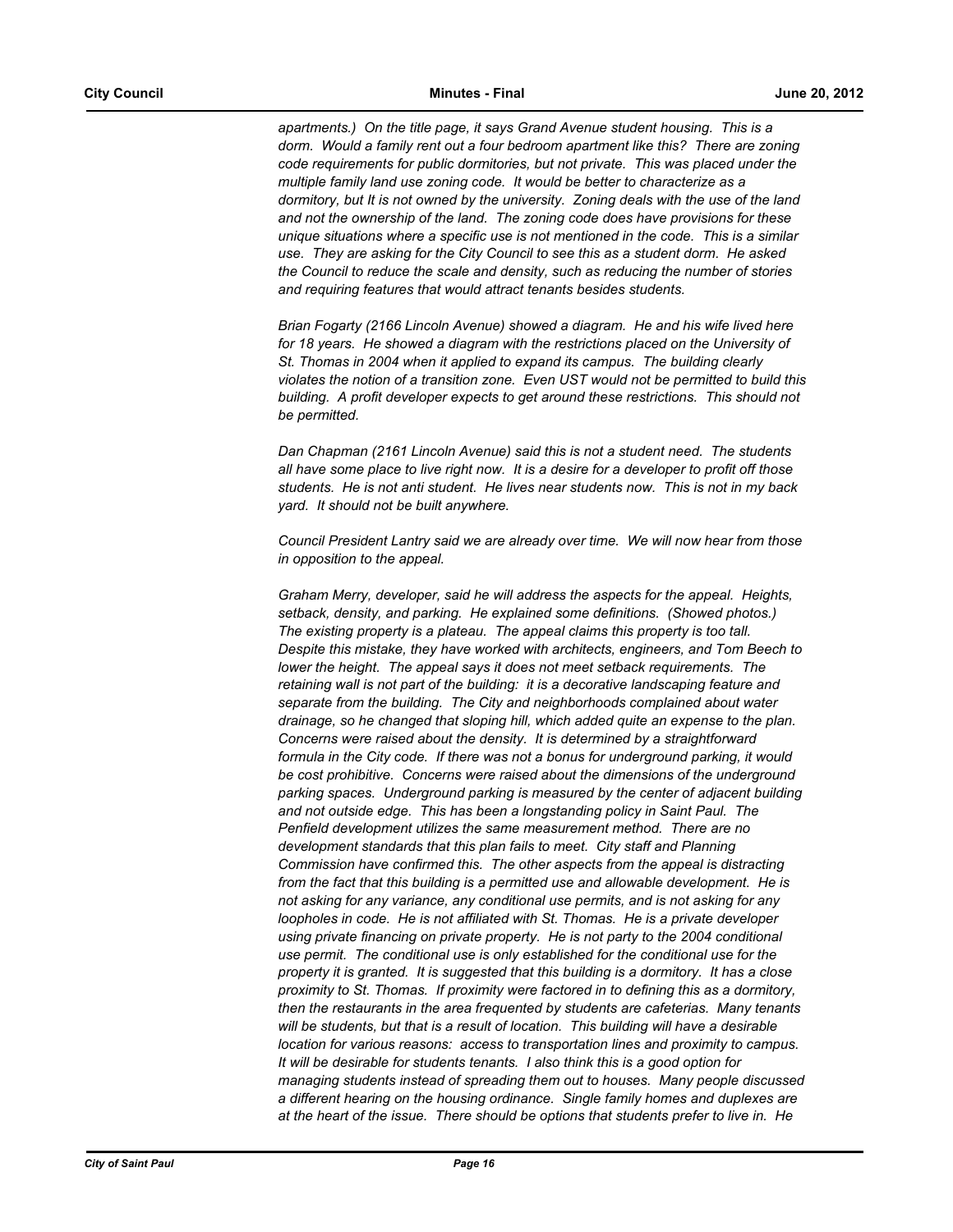*is sympathetic to the challengers and struggle this neighborhood has endured over the years. The concerns of the site plan are from a motivated and outspoken minority group. They claim to defend the neighborhood, but only put forward their own interests. The official statement put forward from the Mac Groveland Community Council advises you to deny this appeal. He values their opinion and demonstrated this by withdrawing his appeal of parking requirements. City staff has approved this site plan and Mac Groveland has asked the Council to deny this appeal. This building is not part of the problem, but part of the solution for change and improvement in the neighborhood.* 

*Thune asked did they reduce the height. Rob Howard responded they had one point had it measured from the platform of the garage roof and it was 8 inches taller than it is now. They whittled it down a bit. It was 8 inches taller then it is now. It is now compliant with the 50 food elevation.* 

*Stark moved to close the public hearing.*

*5 in favor, one opposed - Public hearing is closed*

*Stark said this is a tough issue. There are a lot of residents concerned about the proposal. He would like to thank everyone who came out tonight. On a factual level, he does not see a basis to grant the appeal. The proposed development is allowed. This may be a use we have not dealt with before. It is clearly not a dorm. It could relieve some of the pressures of students renting. The next item is the ordinance, in which they limit the density. They are trying to address this issue. For the University conditional use permit, the appellants laid out the reason, but the developer is right that it does not apply to him. The west summit neighborhood said they should look at zoning. They want taller buildings in mid block and shorter on the corners. That is not relative to the decision before us tonight. The zoning is what it is.*

*Stark moved to deny the appeal.*

*Lantry asked those in support in the audience to stand.*

*Thune said that this is such a bad proposal. The City has done an incredible disservice to the community if there is not a reason to turn this down. It is illogical and a terrible shame. It is clearly a dormitory. It should not be in a residential neighborhood. It should comply with heights, setbacks. It will not be good for the college, neighborhood.*

### **Motion of Intent-Appeal Denied**

- Yea: 4 Councilmember Bostrom, Councilmember Brendmoen, City Council President Lantry and Councilmember Stark
- **Nay:** 1 Councilmember Thune
- **Absent:** 2 Councilmember Carter III and Councilmember Tolbert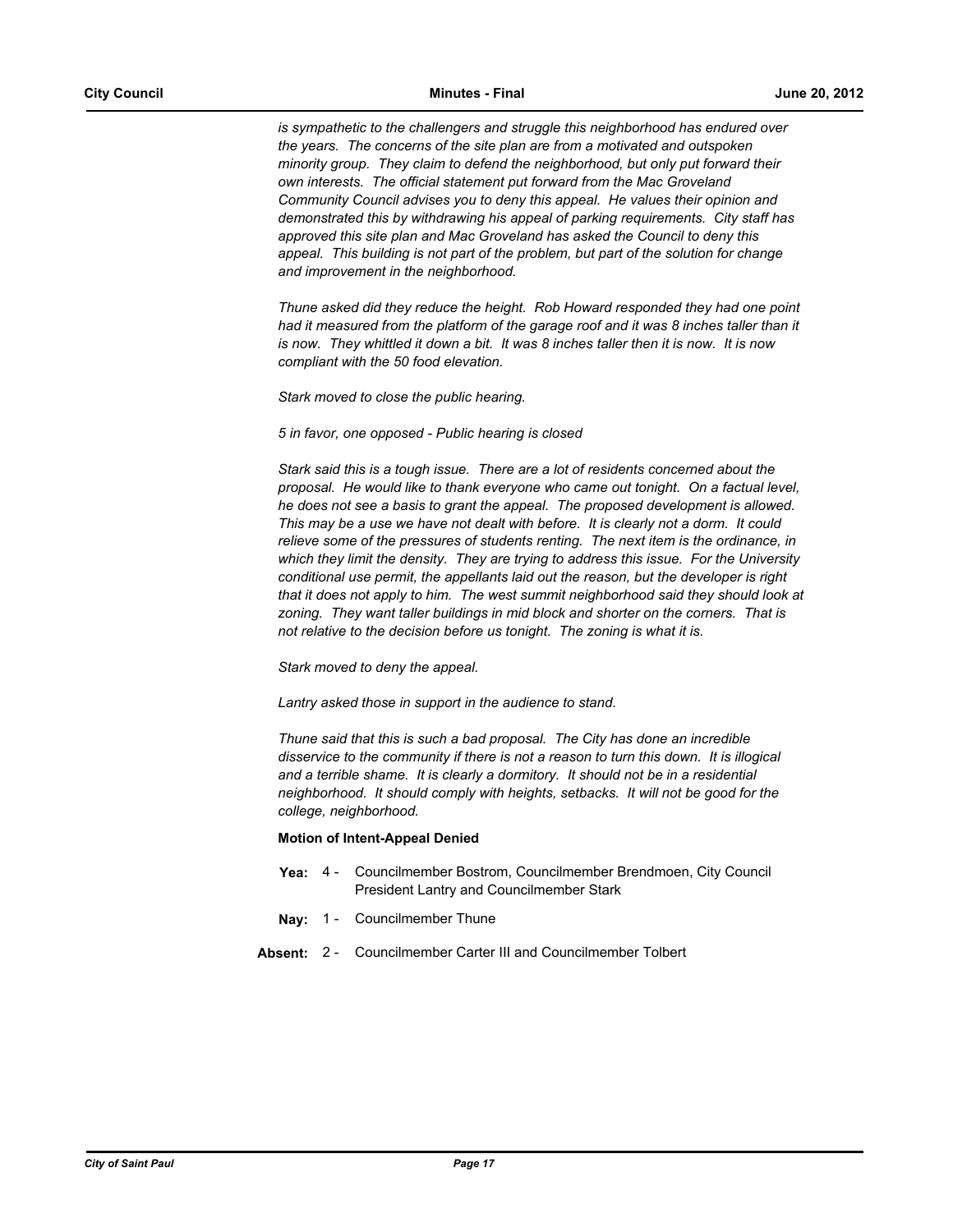# **45 Ord 12-34** Amending Legislative Code Chapter 67 pertaining to student rental housing.

*Stark read his amendment. They would define student occupancy in one of two family units as you rented to students at least one year in the last three.* 

*Stark moved the amendment.*

*5 in favor, none opposed - Amendment is approved*

*Josh Wililams, PED, conducted a study looking at the issue to owner occupied to rental. This was an action last year by the Council. They did the study in April. The study and recommended ordinance was made public. The moratorium was one year and expired in August. They looked at the issue of student housing overall. Student housing does differ from owner occupied to rental as a whole. Some of the issues are aggravated by poor behavior on the students. There are other recommendations coming out of that study. The ordinance itself is a student housing overlay district. (He explained the ordinance.) This applies only to single family houses. Existing student houses would not be effected. Substantial written testimony was received on both sides.* 

*Lantry said they will hear from those in support first.*

*Joel Clemmer (2154 Fairmount Avenue), president of Macalester Groveland City Council, said they came out strongly in favor for this ord. In the study, they came up with some data. It is a graph of the on campus student enrollment. (showed a graph) The total has now leveled off. A higher portion of the students are undergraduates. Before the 1990's, there was harmony with the university. They are dealing with undergraduates. There is a demand for housing, concentrated along the university.*

*Alyssa Rebensdorf (2096 Lincoln Avenue) stated this is nuisance behavior. They should call St. Thomas and the police. If calls to the police and working with student leaders at the Univ. would solve the problem, they would not be here now. She is asking the Council to walk in their shoes.*

*Appellant at 1892 Ashland spoke about several houses in the neighborhood that had problems. Jay Benanav was so frustrated that he ran for city council. Their neighborhood is in decline. This is not a global indictment of all students. Everyone is suffering if any neighborhood has problems. They are all lifting people up.*

*Shaun McElhatton (1879 Carroll Avenue) stated radius restrictions is unusual and unenforceable. There is a certain category of usage that can overload a neighborhood. The answer is a radius restriction, such as bingo hall, liquor licenses, pawn shops, tobacco shops, etc. She urges the Council to adopt the ordinance.*

*Scott Banis, West Summit Neighborhood Advisory Committee, stated the fear is that without action they will gaze upon the homes and streets. There is still time and hope that they will prevent the crime with the continued conversion of single family homes. They support the proposed concentration ordinance. They will help in the continued inhabitants. Existing trends point to more convergence. The future of the neighborhoods is in large measure dependent on the proposed ord. It is good public policy.* 

*Valerie Cripe stated they do not live in the proposed zone. They are house hunting and considered a home on Lincoln. They are looking for a home to live, grow family.*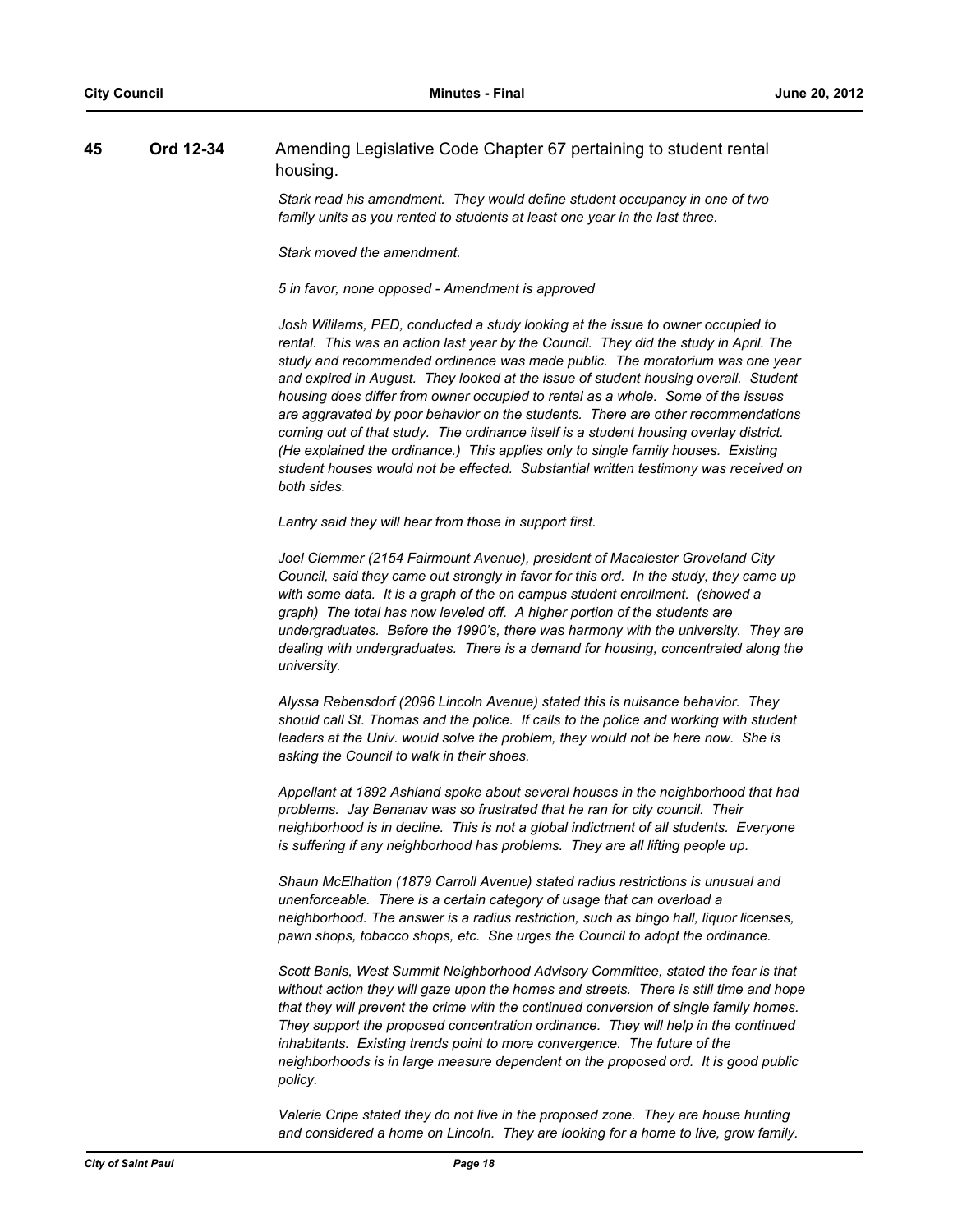*She is concerned about the density of student housing. Many of the people would choose not to stay if they had to. They are looking for the peace and enjoyment to the home. They are looking for an adult neighborhood.* 

*James Savoie (2023 Lincoln Avenue) said They are not expanding on the dormitories. He has had some theft, vandalism. There seems to be nothing done. They are not trying to exclude the people. It has always been a good mix.* 

*Dana Welebski (2150 Fairmount Avenue) said she was a student at St. Thomas. (She talked about where she lived.) They remodel homes. They have students on their street. They have seen what housing conditions have become. This would keep the neighborhood stable. We need to focus on family and seniors and consider them as well as the students.*

*Doug Dennis, Government Relations at St. Thomas, stated they value their presence in an attractive neighborhood. They understand the concerns that there is too much rental housing. They cannot support the ordinance. It unfairly singles out St. Thomas. They are the largest university in Saint Paul. Throughout this process, they urge the City to look at all colleges in Saint Paul and not just St. Thomas. The issue of student housing should be dealt with on a city-wide level. If a density ordinance is considered good public policy, then it should be applied to all colleges. There should be a minimum of 100 feet between student housing instead of 150 feet. They are not in a position to borrow funds now: they reached their debt capacity building the student center, recreational complex, and parking ramp. They vigorously oppose sophomores living on campus. This would hurt their recruitment efforts. 60% come from the Twin Cities area. Students need the flexibility of living on or off campus.*

*Rhys Ledger (1440 Wellesley Avenue) said they do not need downward pressure on real estate values. Families are already struggling to hold onto their homes. St. Thomas is one of five in the area. The idea that somehow this issue of student housing is unique, is inaccurate. There is a strong pressure of student housing in the other institutions. St.Thomas students are a vital part of the community. Balance is important. He understands that is the give and take of living in the area. In terms of the boundaries, they are arbitrary. The City does not think there is a problem in other area, they are not looking. It is a short car ride if necessary. This is a problem that needs to be fixed. There needs to be more dorms and fewer parking decks.* 

*Eric Meyers, realtors, stated they are in opposition of the mechanism in this ordinance. The gov. affairs committee has looked at this ordinance and understand the complaints of the community. For them, it comes down to the property rights to all property owners. When they purchase a house, they are buying the house and the rights to sell. One right is to let property to rent. These are residents for the youth. The lifestyle is different, but the zoning use of a rental property--non homestead versus homesteaded property--is no different. It will be a problem with enforceability. He feels the problems with the neighbors, but this will not change the demand for student housing. Enrollment is the same. People are going to live near campus. This ordinance does not solve the issue. They request that the actual solution is going to be better coordination between the students, the university, landlord, and the community.* 

*Steven Strand (226 Wilder Street North) attorney, realtor, said this will not hit the mark. Homeowners want their full bucket of rights. The study brought up other areas. What he has read and seen is there will be lawsuits against the City and animosity in the neighbors. Student fall under protected classes. He manages four other apartments in the past. Perhaps the Council could use curfews. They could congregate in groups of four or more. Maybe cannot drive after a certain time.*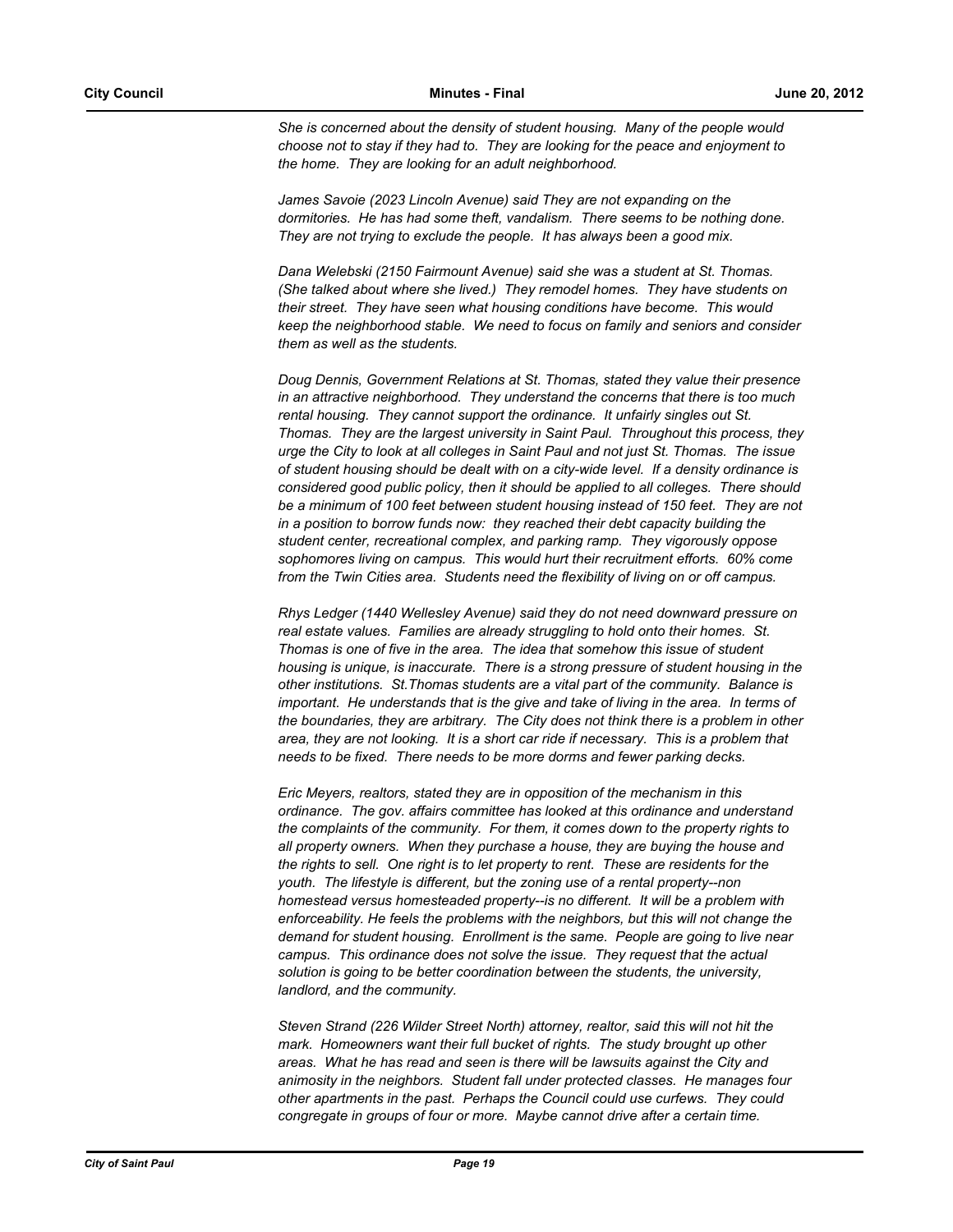*David Doran (1832 Carroll Avenue and 1232 Laurel Avenue) stated he owns two rental properties in the area. He does not feel this ordinance will solve the problem. Everyone has to be held responsible. He has called the police. Landlords need to be held responsible. This ordinance will push this issue to a neighboring community.* 

*Dr. Angelette stated this ordinance does not pertain to her. At some point, she will want to sell her house. She bought it as a student. It was a student house when she bought it. There are some basics the students need to learn. She has a problem with the roving groups of students.* 

*Jason Scott (1491 Mississippi Street) owns property in the zoning area. All of them are duplexes. He rents to people. He does not delegate whether they are a student. He rents to 34 students, and some of them stay beyond graduation for 2 or 3 years while they work. It is a personal behavior problem and not a zoning. He does not believe any of the duplexes have problems. He works with the university and police to address the problems. He does this full time. Not every landlord is the same. He has invested hundreds of thousands in the upkeeping of his property. His property taxes are high because they are nonhomesteaded.* 

*Tait Danielson, stated he works in Downtown, this issue has peaked the issue of his board of directors.* 

*Lantry said that he could not continue, as time has run out.*

*Someone moved to close the public hearing - 5 in favor, none opposed*

*Lantry asked those in support of the ordinance to stand.*

*Lantry asked those in opposition of the ordinance to stand.*

*Lantry stated this is the third reading.*

*Stark said he sponsored this ordinance. He does not take the concerns in opposition likely. They are working effectively to manage behavior. They have good cooperation with the police department. They are trying to hold people who hold parties responsible. There is a separate issue and a concentration of impact. This is a unique use when you put a concentration of a community of folks in the neighborhood. As for doing it for the rest of the City, the other complaints are scattered. 90% are around St. Thomas. About 60% are in the zoning. He feels they have targeted the area where the issue is unique. The concern about pushing the problem outward, the existing properties would be grandfathered in. The changes would be moderate and gradual. This would stabilize things. The University of St. Thomas needs to house more students on campus.*

*Thune said there are other cities that help them build dormitories and houses on campus. That might be a good fit.*

#### **Amended and laid over to 6/27/12 for final adoption**

**Yea:** Councilmember Bostrom, Councilmember Brendmoen, City Council President Lantry, Councilmember Stark and Councilmember Thune Yea:  $5 -$ 

**Nay:** 0

**Absent:** 2 - Councilmember Carter III and Councilmember Tolbert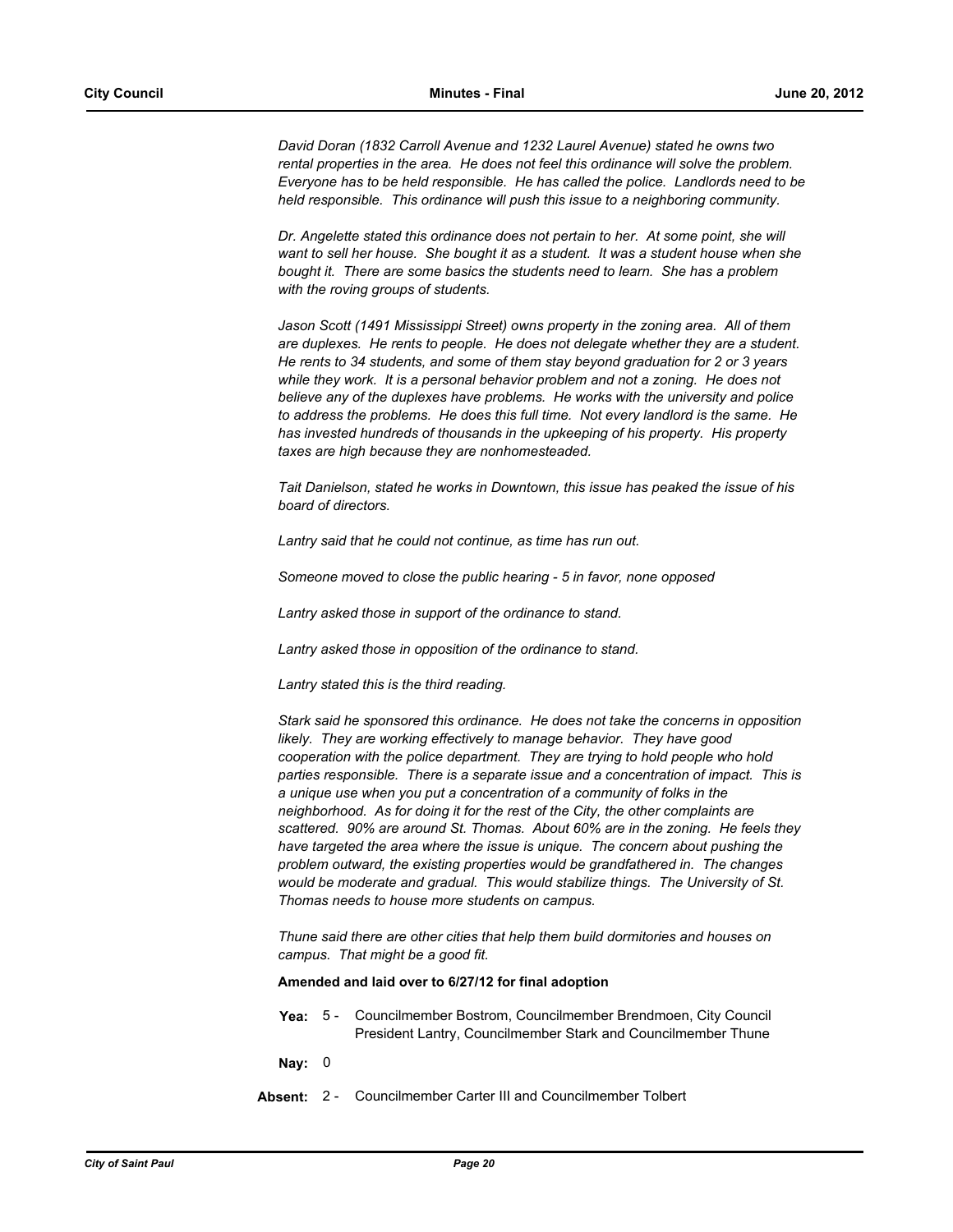| 46 | <b>ABZA 12-10</b>       |             | Public hearing to consider the appeal of Dave Cossetta, d/b/a<br>Cossetta's, Inc. and Bocce, LLC. to a decision of the Board of Zoning<br>Appeals (BZA) denying a variance from the stormwater runoff<br>requirement of Section 63.319(a) at 211 West 7th Street. (Public<br>hearing continued from July 3) |
|----|-------------------------|-------------|-------------------------------------------------------------------------------------------------------------------------------------------------------------------------------------------------------------------------------------------------------------------------------------------------------------|
|    |                         |             | Cossetta said something briefly.                                                                                                                                                                                                                                                                            |
|    |                         |             | No one else wished to be heard.                                                                                                                                                                                                                                                                             |
|    |                         |             | Thune moved to continue the public hearing to July 3.                                                                                                                                                                                                                                                       |
|    |                         |             | Public hearing continued to 7/3/12                                                                                                                                                                                                                                                                          |
|    |                         |             | Yea: 5 - Councilmember Bostrom, Councilmember Brendmoen, City Council<br>President Lantry, Councilmember Stark and Councilmember Thune                                                                                                                                                                      |
|    |                         | Nay: 0      |                                                                                                                                                                                                                                                                                                             |
|    |                         |             | Absent: 2 - Councilmember Carter III and Councilmember Tolbert                                                                                                                                                                                                                                              |
| 47 | <b>RES PH</b><br>12-165 |             | Approving adverse action against all licenses held by Frankensteen<br>Taco LLC, d/b/a Rusty Taco, 508 Lexington Parkway South. (Public<br>hearing held June 20)                                                                                                                                             |
|    |                         |             | Daphne Lundstrom, Assistant City Attorney, said they operated without liquor liability<br>insurance. The licensee said the lack of coverage was April 1. A 10 day suspension<br>is the matrix; therefore, they are recommending a 10 day suspension of all licenses.                                        |
|    |                         |             | Bruce Ringgenberg stated he is the operating person. It was an oversight. They<br>opened on April 1. They started a policy with a new insurance company. They are a<br>new beer and wine and a new restaurant. He is asking for forgiveness.                                                                |
|    |                         |             | Lantry said that Tolbert would like this laid over for one week.                                                                                                                                                                                                                                            |
|    |                         |             | Bostrom moved to close the public hearing and lay over for one week.                                                                                                                                                                                                                                        |
|    |                         | 27.         | 5 in favor, none opposed - Public hearing is closed and resolution is laid over to June                                                                                                                                                                                                                     |
|    |                         |             | Laid over to 6/27/12; Public hearing closed                                                                                                                                                                                                                                                                 |
|    |                         | Yea: $5 -$  | Councilmember Bostrom, Councilmember Brendmoen, City Council<br>President Lantry, Councilmember Stark and Councilmember Thune                                                                                                                                                                               |
|    |                         | Nay: 0      |                                                                                                                                                                                                                                                                                                             |
|    |                         | Absent: 2 - | Councilmember Carter III and Councilmember Tolbert                                                                                                                                                                                                                                                          |
|    |                         |             |                                                                                                                                                                                                                                                                                                             |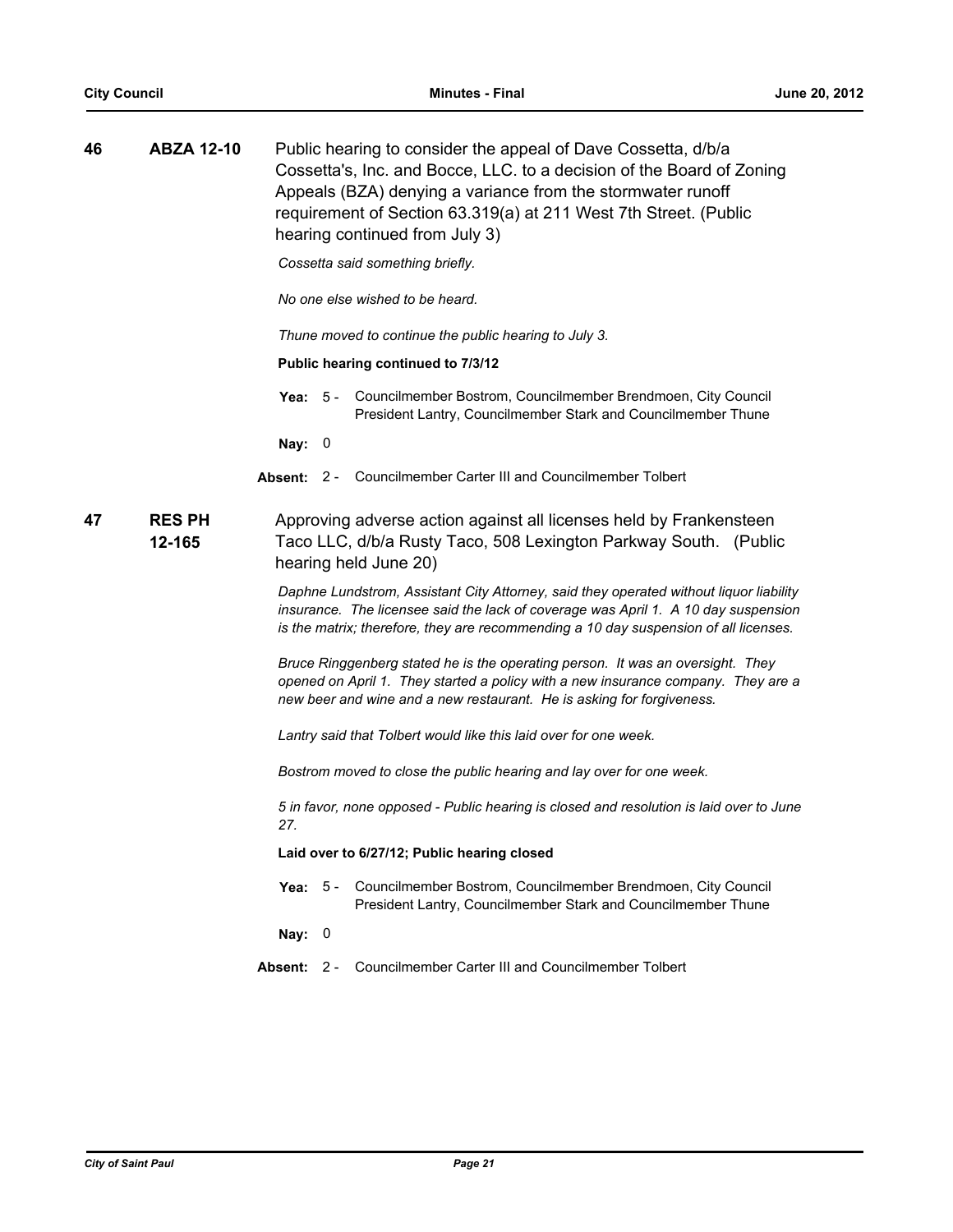| 48 | <b>RES PH</b> | Approving adverse action against all licenses held by Mark Stevens, |
|----|---------------|---------------------------------------------------------------------|
|    | 12-161        | d/b/a Carmelos Ristorante, 238 Snelling Avenue South. (Public       |
|    |               | hearing held June 20)                                               |
|    |               |                                                                     |

*Daphne Lundstrom stated she is here on behalf of DSI. The person has admitted the problem. The lapse was for over six months. DSI requested multiple times. Carmelo's showed the lapse until March 21. This falls within the matrix penalty. The department would also support a suspension of 10 days for the wine and beer license.*

*Brendmoen stated the case was familiar. Why the same penalty as the previous one? Lundstrom responded the matrix is the same. The length of the lapse is not in the matrix.*

*Mark Stevens stated he did this to save money. He did not understand the strength of this. His wife owned it for years. He is asking for leniency. This is going to effect him. He has chefs and employees.* 

*Lantry stated Tolbert requested that this be laid over.*

*Bostrom moved to close the public hearing and resolution is laid over to June 27.*

#### **Laid over to 6/27/12; Public hearing closed**

Yea: 5 - Councilmember Bostrom, Councilmember Brendmoen, City Council President Lantry, Councilmember Stark and Councilmember Thune

**Nay:** 0

**Absent:** 2 - Councilmember Carter III and Councilmember Tolbert

# **LEGISLATIVE HEARING ITEMS REQUIRING DISCUSSION**

#### **RLH SAO 12-15 51 RLH SAO** Appeal of DeAnne Tambornino to a Summary Abatement Order at 287 BLAIR AVENUE.

*Moermond stated she is looking at an abatement for the lawn. There has been a delay in addressing this. Her recommendation is the Council order be removed by Friday. The fire damage was significant. There was a fair amount of blast also. The fire was Halloween 2011.*

*Deanne Tambornino stated this has been a nightmare. She is asking for leniency to get insurance on board to getting demolition started. It has been a financial strain to deal with this. She would like some leniency. She is in the final stages with the insurance. She would like 30 days to get this completed*

*Bostrom moved to close the public hearing and adopt the findings of the Legislative Hearing Officer.*

#### **Adopted**

**Yea:** Councilmember Bostrom, Councilmember Brendmoen, City Council President Lantry, Councilmember Stark and Councilmember Thune Yea:  $5 -$ 

**Nay:** 0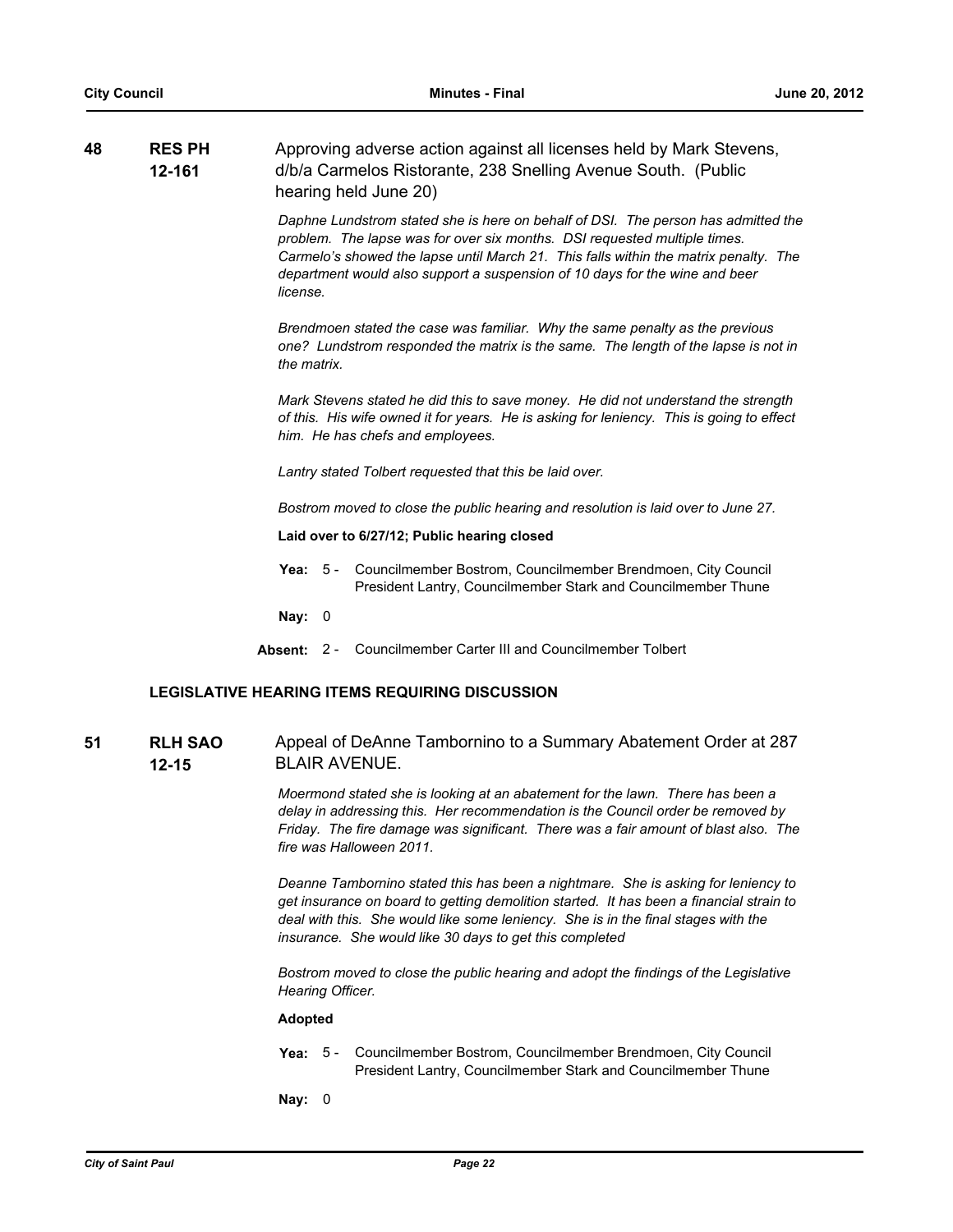**Absent:** 2 - Councilmember Carter III and Councilmember Tolbert

**RLH TA 12-172 61 RLH TA** Ratifying the Appealed Special Tax Assessment for Real Estate Project No. J1201V1, Assessment No. 128001 at 858 DESOTO STREET. (Public Hearing held on May 16, 2012)

> *Moermond stated this is a vehicle abatement. The orders were originally issued for 2 vehicles. The 2 vehicles were inoperable and missing key parts, no current tabs, under tarps. There was a car and truck. The charges for the towing and storage, subtract from that the money the City received from the sell, towing, storage, admin. fees, minus the cost at auction. She recommend the payments be divided over 5 years.*

> *Owner said he bought the property in 2001. He put a lot into it. Then, the bottom dropped out. He went into 2 foreclosures. He got out of them. The 2 vehicles he talked about, the primary concern was to keep the house. He has plates for the vehicles. He has the receipts for the plates on the Camaro. He talked to the hearing officer about the Camaro. He showed there were no tickets on the Camaro. He has storage on his garage. He moved everything out of storage. He did not have the money to redo the truck. If he brought the truck back, it would be towed again. The house went down \$100,000. He is doing everything he can to keep the house.*

*Brendmoen moved to close the public hearing. 5 in favor, none opposed – Public hearing is closed*

*Brendmoen stated she looked at his house in Saint Paul and it is gorgeous. She will recommend going with what the Legislative Hearing Officer has proposed. She thanked him for his continual investment.* 

*Brendmoen moved to accept the recommendation of the Legislative Hearing Officer.*

#### **Adopted (payments spread over a five year period)**

Yea: 5 - Councilmember Bostrom, Councilmember Brendmoen, City Council President Lantry, Councilmember Stark and Councilmember Thune

**Nay:** 0

**Absent:** 2 - Councilmember Carter III and Councilmember Tolbert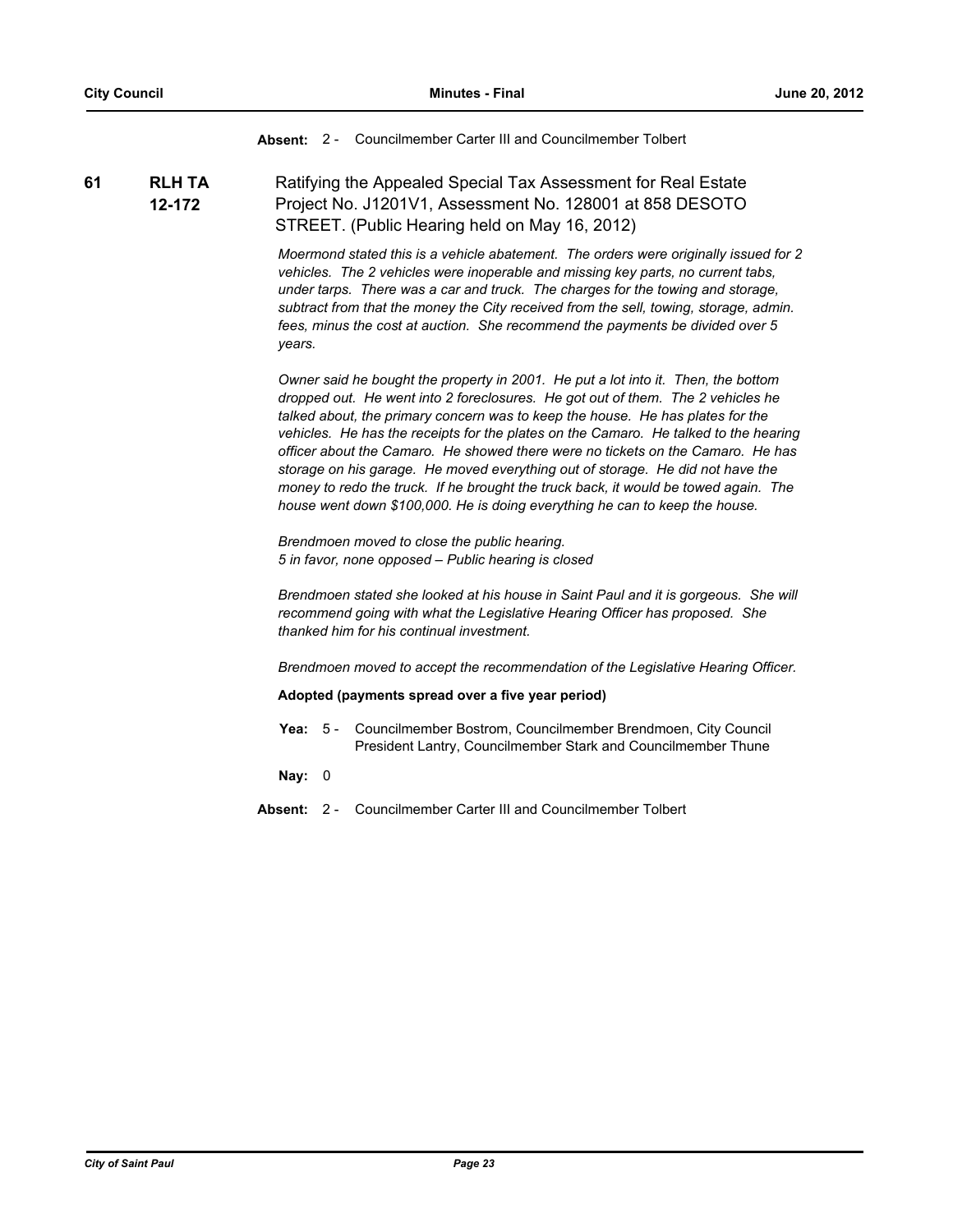| 60 | <b>RLH FCO</b><br>12-260 | Appeal of Jennifer Vietmeier to a Correction Notice-Complaint<br>Inspection at 1865 COTTAGE AVENUE EAST.                                                                                                                                                                                                                                                                                                                                                                                                                                                                                                                                                                               |  |
|----|--------------------------|----------------------------------------------------------------------------------------------------------------------------------------------------------------------------------------------------------------------------------------------------------------------------------------------------------------------------------------------------------------------------------------------------------------------------------------------------------------------------------------------------------------------------------------------------------------------------------------------------------------------------------------------------------------------------------------|--|
|    |                          | Moermond said the item of contension is the ceiling height. The room is 6 by 22 feet<br>long. There is a peaked roof. There is a small percentage above 6 foot 7. The<br>requirement is $\frac{1}{2}$ of the floor area needs to be above 7 feet. This falls way short.<br>She recommends denying the appeal.                                                                                                                                                                                                                                                                                                                                                                          |  |
|    |                          | Lantry said it cannot be used as a bedroom. Moermond responded it is for sleeping<br>purposes, yes. Technically, the code does not differentiate, but they do in these<br>settings.                                                                                                                                                                                                                                                                                                                                                                                                                                                                                                    |  |
|    |                          | Jennifer Vietmeier stated she installed an egress window, which cost \$1,000. She<br>was unaware of the ceiling height requirement. She had a provisional certificate of<br>occupancy. Her sole purpose of renting the home was to avoid foreclosure. It is not<br>financially preferable to continue renting it as a 3 bedroom. For it to be a 2 bedroom<br>is a hardship. She owes several hundred more than what she takes in as rent. She<br>is confused why it has come up at this time. Her husband is 6 feet tall and he had no<br>problem with it. She has done her due diligence. She is interested in trying to hang<br>onto it. She feels she should be granted a variance. |  |
|    |                          | Bostrom moved to close the public hearing.<br>5 in favor, none opposed - Public hearing is closed                                                                                                                                                                                                                                                                                                                                                                                                                                                                                                                                                                                      |  |
|    |                          | Stark said it went through one or more inspections prior to the ceiling height being<br>raised. Moermond asked has she gone through an inspection before. Vietmeier<br>responded said she had a provisional put into it.                                                                                                                                                                                                                                                                                                                                                                                                                                                               |  |
|    |                          | Brendmoen stated she pulled permit, built it, it was inspected several times.<br>Moermond responded she only looked at this issue. There was a fire inspection In<br>2011 and that inspection did not list the ceiling height as an issue.                                                                                                                                                                                                                                                                                                                                                                                                                                             |  |
|    |                          | Bostrom said maybe it was not considered as a bedroom back then. It may not have<br>been listed as a bedroom when it was originally inspected.                                                                                                                                                                                                                                                                                                                                                                                                                                                                                                                                         |  |
|    |                          | Brendmoen stated she has a problem with the City approving these things and then<br>changing later. She feels a certain amount of sympathy.                                                                                                                                                                                                                                                                                                                                                                                                                                                                                                                                            |  |
|    |                          | Bostrom moved to accept the recommendation of the Legislative Hearing Officer.                                                                                                                                                                                                                                                                                                                                                                                                                                                                                                                                                                                                         |  |
|    |                          | Adopted (appeal denied)                                                                                                                                                                                                                                                                                                                                                                                                                                                                                                                                                                                                                                                                |  |
|    |                          | Councilmember Bostrom, City Council President Lantry, Councilmember<br>Yea:<br>4 -<br><b>Stark and Councilmember Thune</b>                                                                                                                                                                                                                                                                                                                                                                                                                                                                                                                                                             |  |
|    |                          | Nay: 1 - Councilmember Brendmoen                                                                                                                                                                                                                                                                                                                                                                                                                                                                                                                                                                                                                                                       |  |
|    |                          | Absent: 2 - Councilmember Carter III and Councilmember Tolbert                                                                                                                                                                                                                                                                                                                                                                                                                                                                                                                                                                                                                         |  |
|    |                          |                                                                                                                                                                                                                                                                                                                                                                                                                                                                                                                                                                                                                                                                                        |  |
|    |                          |                                                                                                                                                                                                                                                                                                                                                                                                                                                                                                                                                                                                                                                                                        |  |
|    |                          |                                                                                                                                                                                                                                                                                                                                                                                                                                                                                                                                                                                                                                                                                        |  |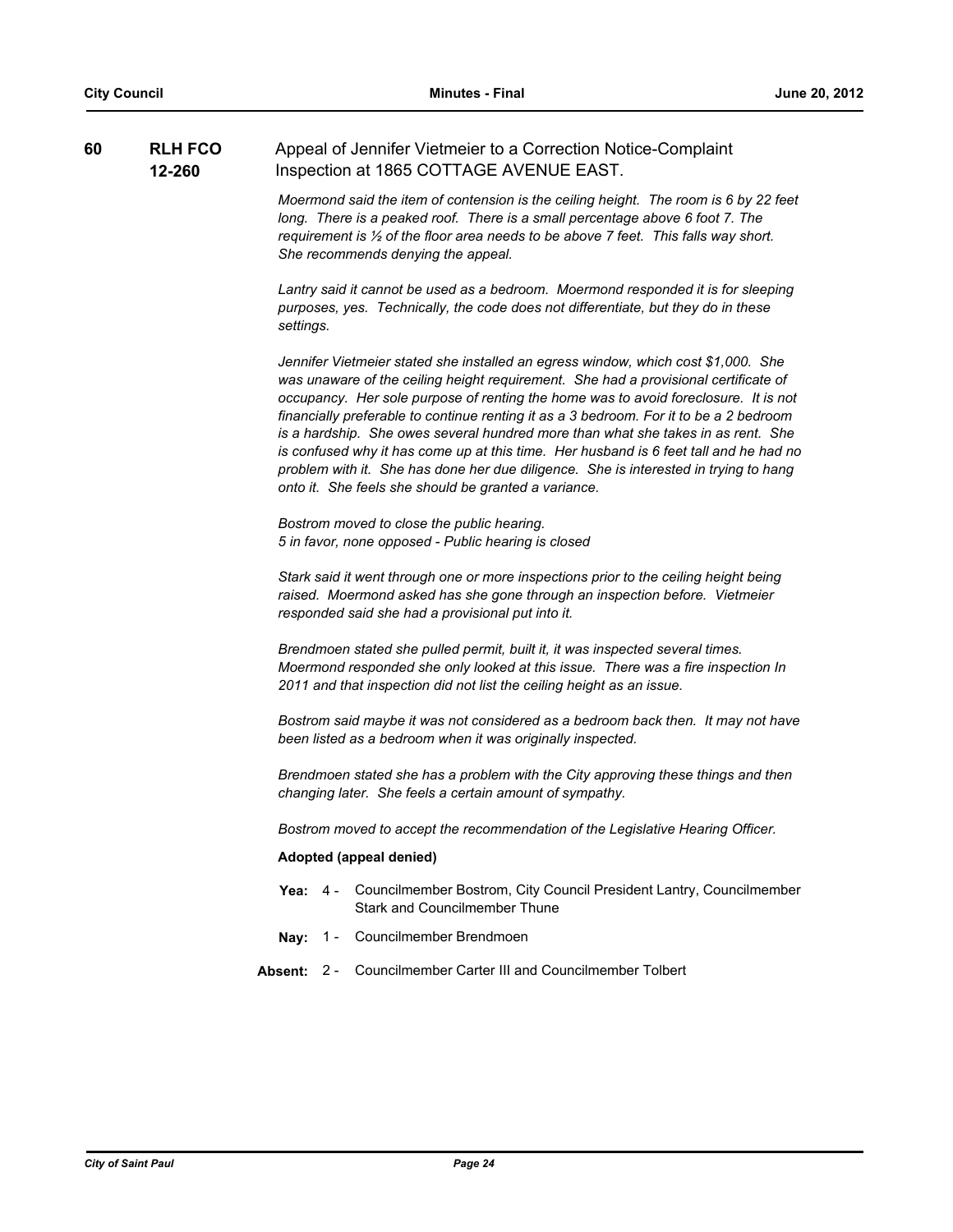| 69 | <b>RLH FCO</b><br>12-270   | Appeal of Charles Turi to a Fire Certificate of Occupancy Inspection<br>Correction Notice at 941 HUDSON ROAD.                                                                                                                                                                                                                                                                                                                                                                                                                 |
|----|----------------------------|-------------------------------------------------------------------------------------------------------------------------------------------------------------------------------------------------------------------------------------------------------------------------------------------------------------------------------------------------------------------------------------------------------------------------------------------------------------------------------------------------------------------------------|
|    |                            | Moermond is looking for an amendment. The owner agreed to provide a statement<br>from his contractor that the aesbestos was not hazardous. There is hazardous wiring<br>in the attic area, which he said will be fixed by July 15. The third is it being an illegal<br>duplex. He has just learned this is not a legal use for him. He will apply to the BZA<br>(Board of Zoning Apeals). He is asking that the Council grant through July for the<br>application. If denied, another length of time to come into compliance. |
|    |                            | Lantry moved to close the public hearing and approve                                                                                                                                                                                                                                                                                                                                                                                                                                                                          |
|    |                            | Adopted as amended                                                                                                                                                                                                                                                                                                                                                                                                                                                                                                            |
|    |                            | Yea: 5 - Councilmember Bostrom, Councilmember Brendmoen, City Council<br>President Lantry, Councilmember Stark and Councilmember Thune                                                                                                                                                                                                                                                                                                                                                                                        |
|    |                            | Nay: $0$                                                                                                                                                                                                                                                                                                                                                                                                                                                                                                                      |
|    |                            | Absent: 2 - Councilmember Carter III and Councilmember Tolbert                                                                                                                                                                                                                                                                                                                                                                                                                                                                |
| 77 | <b>RLH RR</b><br>$12 - 21$ | Ordering the rehabilitation or razing and removal of the structures at<br>777 LAWSON AVENUE EAST within fifteen (15) days after the June<br>20, 2012 City Council Public Hearing. (Public hearing continued from<br><b>June 20)</b>                                                                                                                                                                                                                                                                                           |
|    |                            | Moermond is asking for a layover until July 18.                                                                                                                                                                                                                                                                                                                                                                                                                                                                               |
|    |                            | Bostrom moved to continue the public hearing.                                                                                                                                                                                                                                                                                                                                                                                                                                                                                 |
|    |                            | Referred to Legislative Hearing 7/10/12; City Council public hearing continued<br>to 7/18/12                                                                                                                                                                                                                                                                                                                                                                                                                                  |
|    |                            | Councilmember Bostrom, Councilmember Brendmoen, City Council<br>Yea: $5-$<br>President Lantry, Councilmember Stark and Councilmember Thune                                                                                                                                                                                                                                                                                                                                                                                    |
|    |                            | Nay: $0$                                                                                                                                                                                                                                                                                                                                                                                                                                                                                                                      |
|    |                            | <b>Absent: 2 - Councilmember Carter III and Councilmember Tolbert</b>                                                                                                                                                                                                                                                                                                                                                                                                                                                         |
| 78 | <b>RLH CO</b><br>$11 - 23$ | Appeal of Donald Moschkau to a Correction Order at 410 MAPLE<br>STREET. (Public hearing continued from December 7, 2011)                                                                                                                                                                                                                                                                                                                                                                                                      |
|    |                            | Moermond stated the wall was in a state of collapse. The rubble from the linestone<br>wall was on the ground. The Council required the rubble be removed within 1 month<br>and a solution crafted among the neighbors. There is some rubble, not as much as<br>before. The wall is still in a state of collapse. Her recommend is the rubble removed<br>by mid July and the wall repaired by September 1.                                                                                                                     |
|    |                            | Lantry asked who owns the wall and who will get the orders. Moermond responded<br>she believes Mr. Mosca owns the wall, but there appears to be no communication or<br>court action to indicate otherwise.                                                                                                                                                                                                                                                                                                                    |
|    |                            | Lantry moved to close the public hearing and approve. This has gotten to be a civil<br>matter between these two.                                                                                                                                                                                                                                                                                                                                                                                                              |

**Adopted as amended**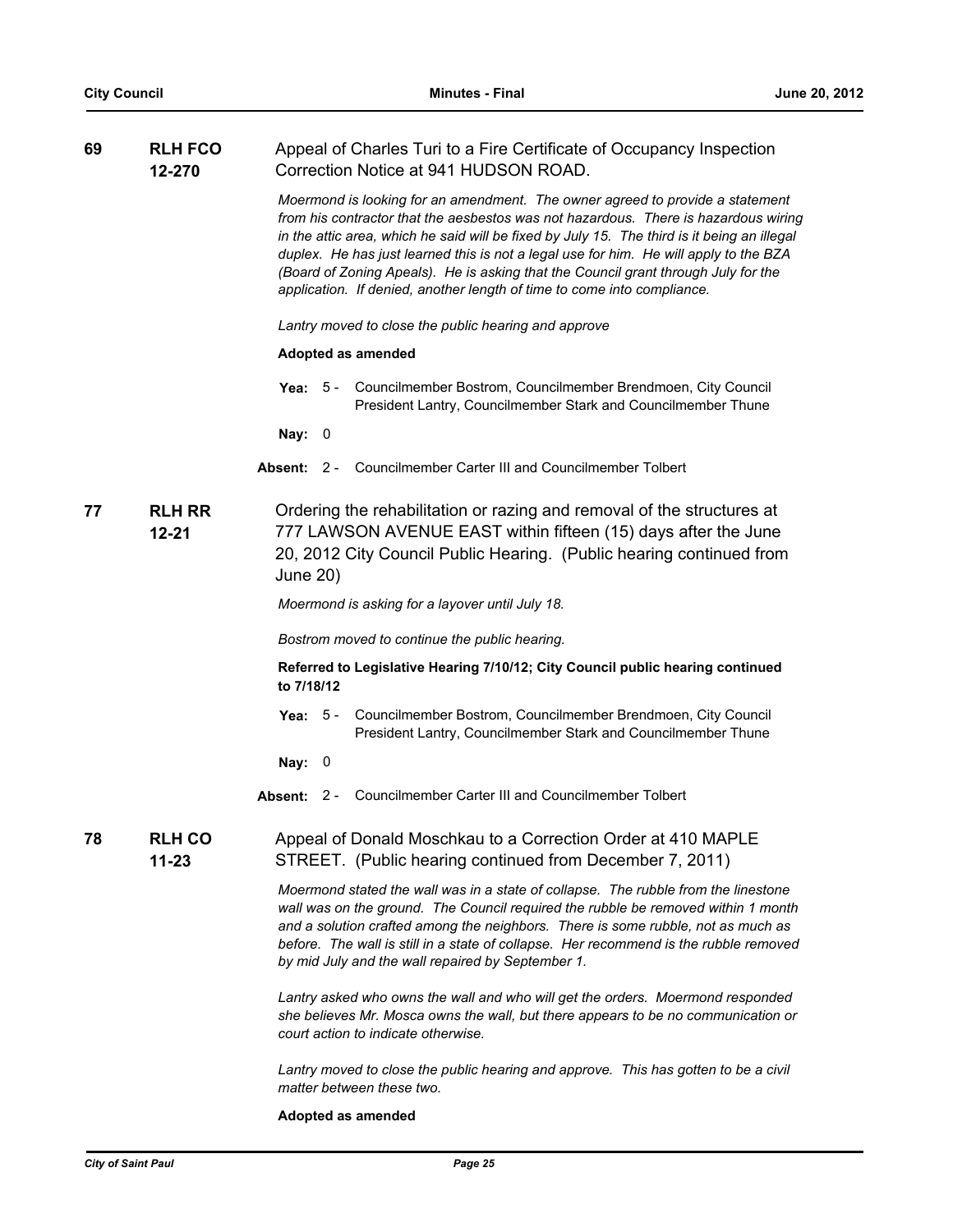|    |                            | Yea:           | 5 - Councilmember Bostrom, Councilmember Brendmoen, City Council<br>President Lantry, Councilmember Stark and Councilmember Thune                                                                          |
|----|----------------------------|----------------|------------------------------------------------------------------------------------------------------------------------------------------------------------------------------------------------------------|
|    |                            | Nay: 0         |                                                                                                                                                                                                            |
|    |                            | Absent: 2 -    | Councilmember Carter III and Councilmember Tolbert                                                                                                                                                         |
| 95 | <b>RLH FCO</b><br>12-335   |                | Appeal of WYYC Property Management, on behalf of Gin and Olivia<br>Ng, to a Fire Certificate of Occupancy Inspection Correction Notice at<br>755 SHERBURNE AVENUE. (Public hearing continued from June 20) |
|    |                            |                | Moernond recommend laying this over to the Legislative Hearing on July 10 qnd City<br>Council meeting on July 18.                                                                                          |
|    |                            |                | Bostrom moved to continue the public hearing.                                                                                                                                                              |
|    |                            | to 7/18/12     | Referred to Legislative Hearing 7/10/12; City Council public hearing continued                                                                                                                             |
|    |                            | Yea: $5 -$     | Councilmember Bostrom, Councilmember Brendmoen, City Council<br>President Lantry, Councilmember Stark and Councilmember Thune                                                                              |
|    |                            | Nay: $0$       |                                                                                                                                                                                                            |
|    |                            |                | <b>Absent: 2 - Councilmember Carter III and Councilmember Tolbert</b>                                                                                                                                      |
| 96 | <b>RLH RR</b><br>$12 - 46$ |                | Ordering the razing and removal of the structures at 1058<br>SHERBURNE AVENUE within fifteen (15) days after the June 20,<br>2012 City Council Public Hearing.                                             |
|    |                            |                | Moermond says her recommendation is to remove.                                                                                                                                                             |
|    |                            |                | Brendmoen moved to close the public hearing and approve.                                                                                                                                                   |
|    |                            | <b>Adopted</b> |                                                                                                                                                                                                            |
|    |                            | Yea: $5 -$     | Councilmember Bostrom, Councilmember Brendmoen, City Council<br>President Lantry, Councilmember Stark and Councilmember Thune                                                                              |
|    |                            | Nay: $0$       |                                                                                                                                                                                                            |
|    |                            | Absent: 2 -    | Councilmember Carter III and Councilmember Tolbert                                                                                                                                                         |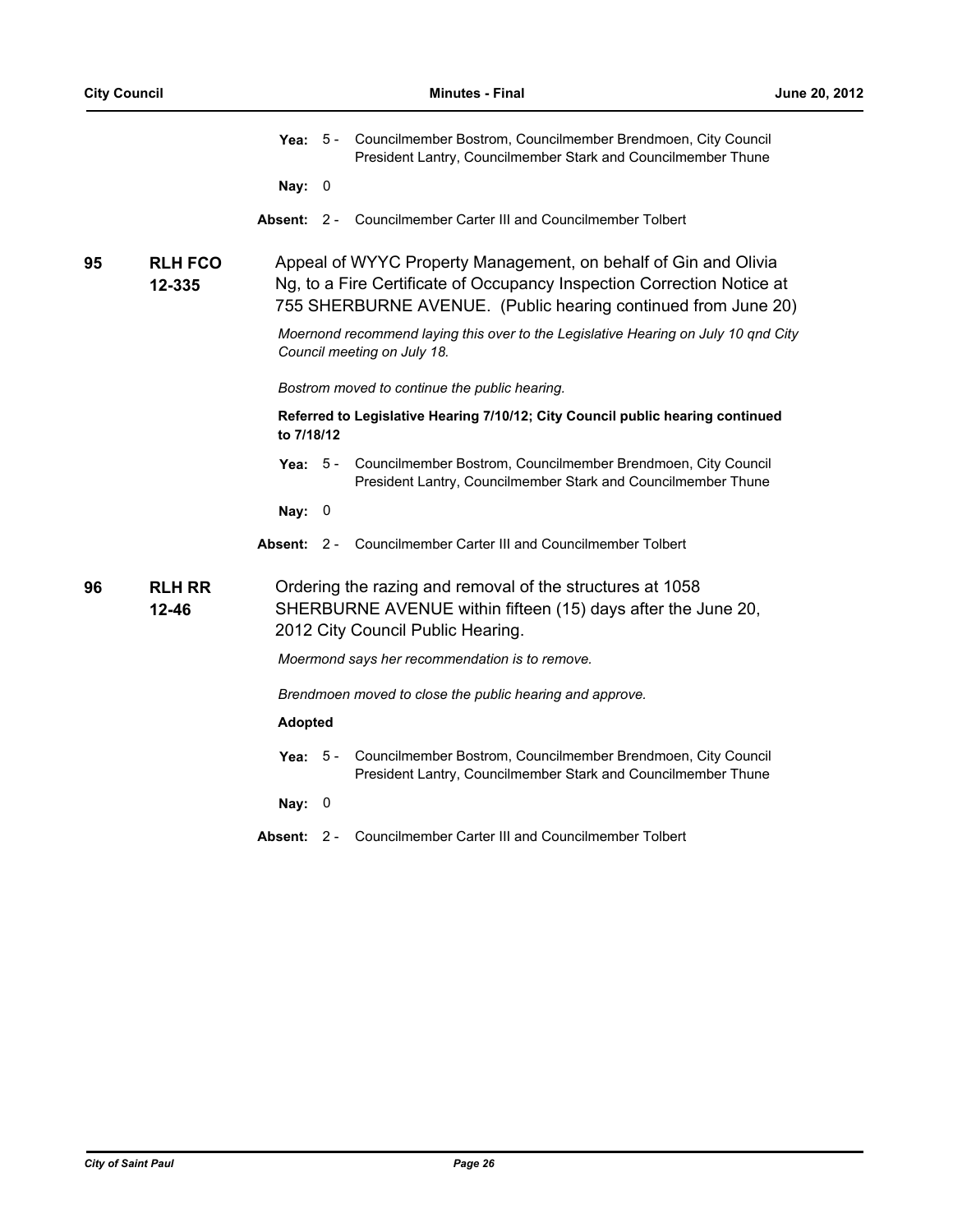| 56 | <b>RLH FCO</b><br>12-259 | Appeal of Jeff Lemke to a Fire Certificate of Occupancy Inspection<br>Correction Notice at 234 CLERMONT STREET.                                                                                                                                                                                                                  |  |  |  |  |  |
|----|--------------------------|----------------------------------------------------------------------------------------------------------------------------------------------------------------------------------------------------------------------------------------------------------------------------------------------------------------------------------|--|--|--|--|--|
|    |                          | Moermond stated she will lay this over for two weeks. Public hearing should be<br>continued.                                                                                                                                                                                                                                     |  |  |  |  |  |
|    |                          | Lantry moved to continue public hearing and lay over to July 3.<br>5 in favor, none opposed - Public hearing continued to July 3                                                                                                                                                                                                 |  |  |  |  |  |
|    |                          | Later in the meeting, Lantry moved to recall 56.<br>5 in favor, none opposed - Item 56 is recalled                                                                                                                                                                                                                               |  |  |  |  |  |
|    |                          | Moermond stated the owner was going to be here to testify. It is a certificate of<br>occupancy. The main bone of contention is that fire said it has to have a fire<br>separation. It is legally a duplex. All of the public documents indicates it is a duplex.<br>The owner indicated he did the modification without permits. |  |  |  |  |  |
|    |                          | Bostrom moved to close the public hearing and adopt the resolution.                                                                                                                                                                                                                                                              |  |  |  |  |  |
|    |                          | <b>Adopted</b>                                                                                                                                                                                                                                                                                                                   |  |  |  |  |  |
|    |                          | Councilmember Bostrom, Councilmember Brendmoen, City Council<br>Yea: $5 -$<br>President Lantry, Councilmember Stark and Councilmember Thune                                                                                                                                                                                      |  |  |  |  |  |
|    |                          | Nay: $0$                                                                                                                                                                                                                                                                                                                         |  |  |  |  |  |
|    |                          | <b>Absent: 2 - Councilmember Carter III and Councilmember Tolbert</b>                                                                                                                                                                                                                                                            |  |  |  |  |  |
| 54 | <b>RLH FCO</b><br>12-306 | Appeal of David A. Unger to a Fire Certificate of Occupancy Inspection<br>Correction Notice at 1111 CASE AVENUE. (Public hearing held June<br>20)                                                                                                                                                                                |  |  |  |  |  |
|    |                          | Moermond stated it is the size of the sleeping rooms. Deny variance on one.<br>Number 14 is a ceiling height issue. One half of the room needs to be over 7 feet.<br>She would recommend the ceiling height be denied. There is square footage. There<br>should be 70 square feet per occupant.                                  |  |  |  |  |  |
|    |                          | David Unger said they live down the street. Section 8 looked at this. It was a 5<br>bedroom. In 2008, the fire inspector came out and didn't say anything about the<br>height. He called it a four bedroom. This last one that came out said they couldn't<br>have anyone in there.                                              |  |  |  |  |  |
|    |                          | Bostrom moved to close the public hearing<br>5 in favor, none oppose - Public hearing is closed                                                                                                                                                                                                                                  |  |  |  |  |  |
|    |                          | Bostrom would like to lay this over for one week.                                                                                                                                                                                                                                                                                |  |  |  |  |  |
|    |                          | Laid over to 6/27/12                                                                                                                                                                                                                                                                                                             |  |  |  |  |  |
|    |                          | $5 -$<br>Councilmember Bostrom, Councilmember Brendmoen, City Council<br>Yea:<br>President Lantry, Councilmember Stark and Councilmember Thune                                                                                                                                                                                   |  |  |  |  |  |
|    |                          | Nay: $0$                                                                                                                                                                                                                                                                                                                         |  |  |  |  |  |
|    |                          | Councilmember Carter III and Councilmember Tolbert<br>Absent:<br>$2 -$                                                                                                                                                                                                                                                           |  |  |  |  |  |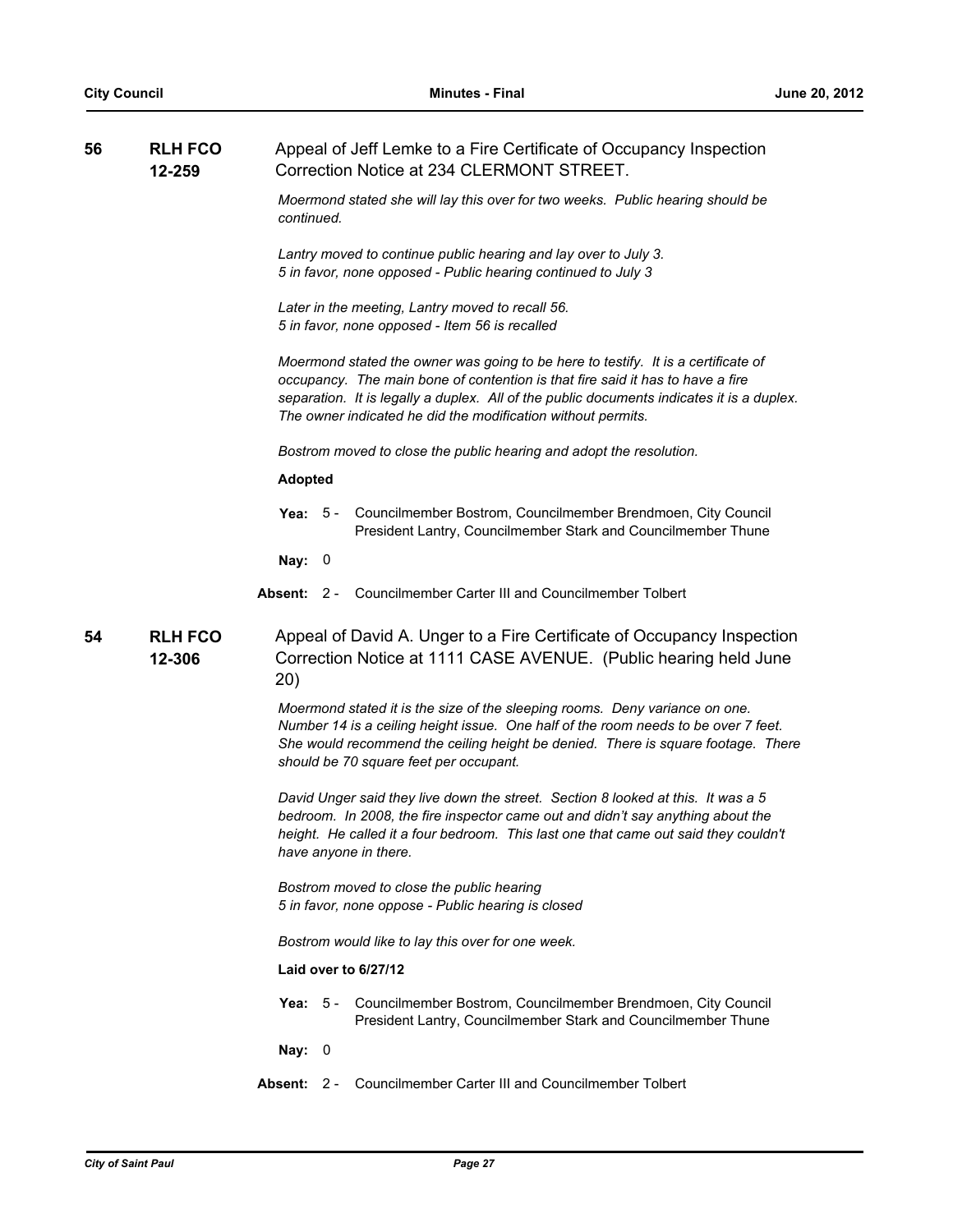| 100 | <b>RLH RR</b> | Ordering the rehabilitation or razing and removal of the structures at                     |
|-----|---------------|--------------------------------------------------------------------------------------------|
|     | $12 - 24$     | 482 STINSON STREET within fifteen (15) days after the June 20,                             |
|     |               | 2012, City Council Public Hearing. (Public hearing held June 20; laid<br>over from July 3) |
|     |               | Messessed stated the Caster would like this laid avenue of weake The sweep                 |

*Moermond stated the Carter would like this laid over for 2 weeks. The owner requires an interpreter. HUD sold the property and did not disclose that this was in demolition by the City.*

*Stark moved to continue the public hearing.*

#### **Public hearing continued to 7/3/12**

Yea: 5 - Councilmember Bostrom, Councilmember Brendmoen, City Council President Lantry, Councilmember Stark and Councilmember Thune

**Nay:** 0

**Absent:** 2 - Councilmember Carter III and Councilmember Tolbert

### **LEGISLATIVE HEARING CONSENT AGENDA**

**Note: Items listed under the Consent Agenda will receive a combined public hearing and be enacted by one motion with no separate discussion. Items may be removed from the Consent Agenda for a separate public hearing and discussion if desired.**

### **Approval of the Consent Agenda**

*Brendmoen moved to close the public hearing and approve the remainder of the Legislative Hearing items (those that were not considered separately).*

### **Legislative hearing consent agenda adopted as amended**

- Yea: 5 Councilmember Bostrom, Councilmember Brendmoen, City Council President Lantry, Councilmember Stark and Councilmember Thune
- **Nay:** 0
- **Absent:** 2 Councilmember Carter III and Councilmember Tolbert
- **RLH FOW 12-168 49** Appeal of Tom Bohlen to a Re-Inspection Fire Certificate of Occupancy With Deficiencies at 1374 AMES AVENUE.

### **Adopted**

**RLH FCO 12-326 50 RLH FCO** Appeal of Robert Menier to a Fire Certificate of Occupancy Inspection Correction Notice at 424 BANFIL STREET.

# **Adopted**

**RLH FOW 12-166 52 RLH FOW** Appeal of Joseph Sonday to a Fire Certificate of Occupancy Inspection Correction Notice at 1781 BLAIR AVENUE.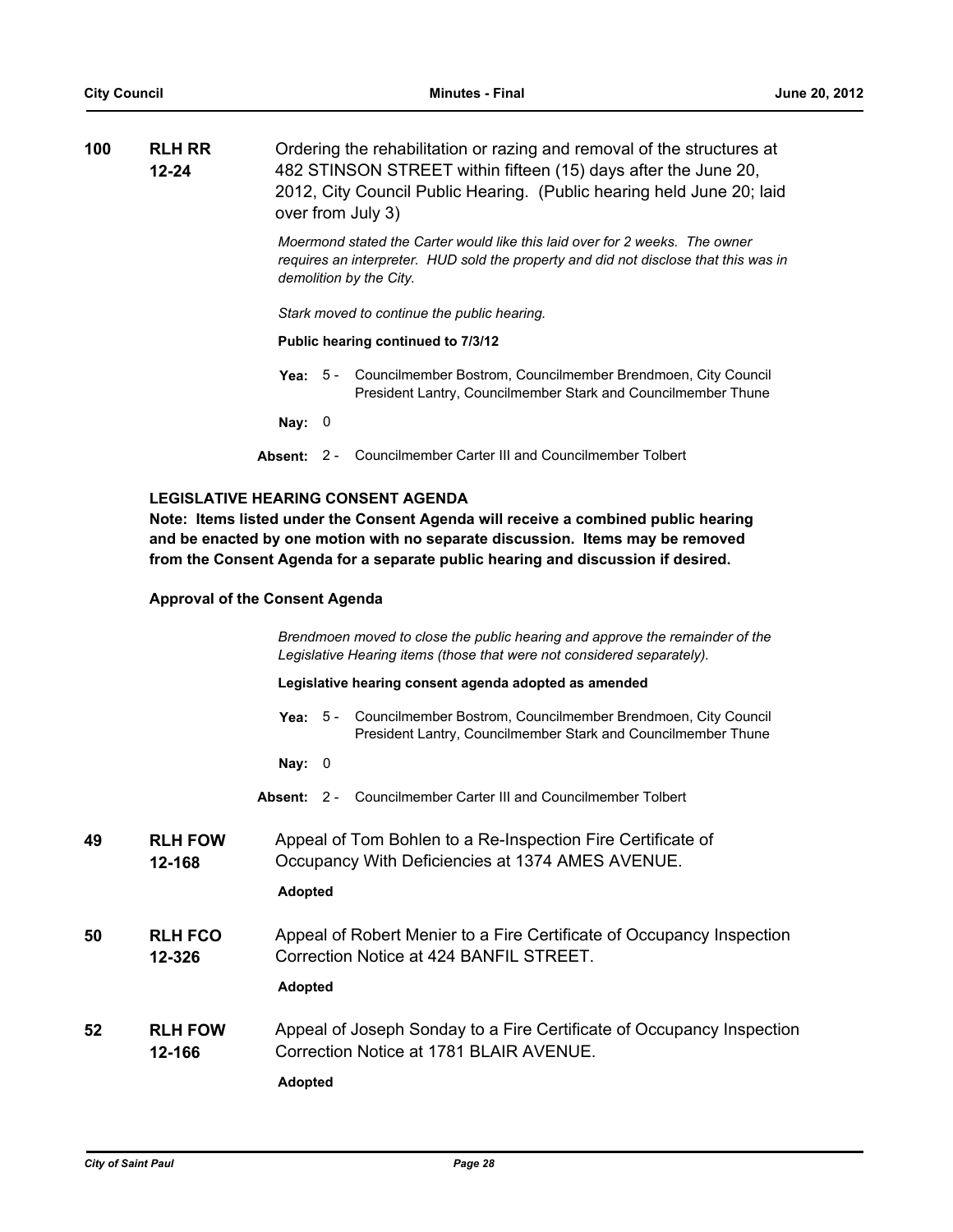| 53 | <b>RLH WP</b><br>12-50     | Appeal of J. D. Nelson Construction, on behalf of Steve Hanson, to an<br>Egress Window Non-Compliance Determination at 2101 BURNS<br>AVENUE.<br><b>Adopted</b>                          |
|----|----------------------------|-----------------------------------------------------------------------------------------------------------------------------------------------------------------------------------------|
| 55 | <b>RLH WP</b><br>$12 - 51$ | Appeal of The Home Depot At Home Services, on behalf of Famata<br>King, to an Egress Window Non-Compliance Determination at 1922<br><b>CLEAR AVENUE.</b>                                |
|    |                            | Adopted                                                                                                                                                                                 |
| 57 | <b>RLH FOW</b><br>12-162   | Appeal of Tony Swanson, Public Housing Agency of St. Paul, to a Fire<br>Certificate of Occupancy Inspection Correction Notice at 415<br>CLEVELAND AVENUE SOUTH.                         |
|    |                            | <b>Adopted</b>                                                                                                                                                                          |
| 58 | <b>RLH FOW</b><br>12-179   | Appeal of Eugene Hyatte to a Fire Certificate of Occupancy Inspection<br>Correction Notice at 1178 CONWAY STREET.                                                                       |
|    |                            | <b>Adopted</b>                                                                                                                                                                          |
|    |                            |                                                                                                                                                                                         |
| 59 | <b>RLH WP</b><br>$12 - 47$ | Appeal of Daniel Schmidt and Jim Yannarelly, Saint Paul Ramsey<br>County Department of Public Health, to two Egress Window<br>Non-Compliance Determinations at 751 COTTAGE AVENUE EAST. |
|    |                            | <b>Adopted</b>                                                                                                                                                                          |
|    |                            |                                                                                                                                                                                         |
| 62 | <b>RLH FOW</b><br>12-167   | Appeal of Anna Ovsyannikova to a Fire Certificate of Occupancy<br>Inspection Correction Notice at 1060 DESOTO STREET.                                                                   |
|    |                            | <b>Adopted</b>                                                                                                                                                                          |
| 63 | <b>RLH FCO</b><br>12-301   | Appeal of Blong Thao to a Fire Certificate of Occupancy Inspection<br>Correction Notice at 881 FOREST STREET.                                                                           |
|    |                            | <b>Adopted</b>                                                                                                                                                                          |
| 64 | <b>RLH TA</b>              | Deleting the Appealed Special Tax Assessment for Real Estate Project                                                                                                                    |
|    | 12-284                     | No. J1207P, Assessment No. 128406 at 84 GERANIUM AVENUE<br>WEST.                                                                                                                        |
|    |                            | <b>Adopted</b>                                                                                                                                                                          |
| 65 |                            | Appeal of Robert Leonetti to a Re-Inspection Fire Certificate of                                                                                                                        |
|    | <b>RLH FOW</b><br>12-184   | Occupancy With Deficiencies at 1089 GERANIUM AVENUE EAST.                                                                                                                               |
|    |                            | <b>Adopted</b>                                                                                                                                                                          |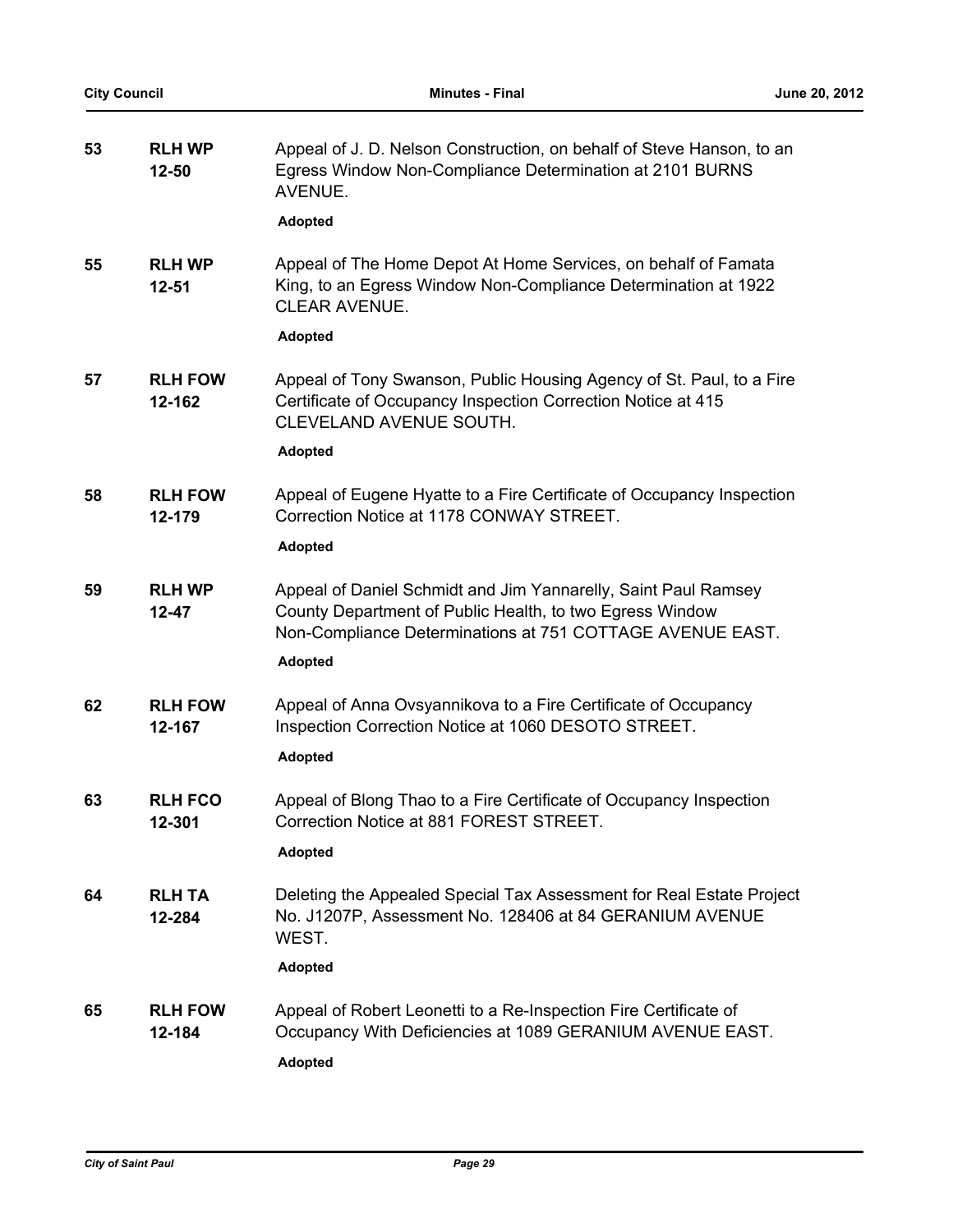| 66 | <b>RLH FOW</b><br>12-165   | Appeal of The Goodman Group, on behalf of Elmo Park Apartment<br>Homes, to a Fire Certificate of Occupancy Inspection Correction<br>Notice at 885 GRAND AVENUE.<br><b>Adopted</b> |
|----|----------------------------|-----------------------------------------------------------------------------------------------------------------------------------------------------------------------------------|
| 67 | <b>RLH WP</b><br>$12 - 48$ | Appeal of Molly McGrane, on behalf of Window World, to an Egress<br>Window Non-Compliance Determination at 1260 GROTTO STREET<br>NORTH.                                           |
|    |                            | Adopted                                                                                                                                                                           |
| 68 | <b>RLH TA</b><br>12-245    | Deleting the Appealed Special Tax Assessment for Real Estate Project<br>No. J1207P, Assessment No. 128406 at 208 HOYT AVENUE WEST.                                                |
|    |                            | <b>Adopted</b>                                                                                                                                                                    |
| 70 | <b>RLH FCO</b><br>12-349   | Appeal of Douglas J. Coppess to an Inspection Appointment at 1016<br><b>IGLEHART AVENUE.</b>                                                                                      |
|    |                            | <b>Adopted</b>                                                                                                                                                                    |
| 71 | <b>RLH WP</b><br>$12 - 49$ | Appeal of Mel Hazelwood, on behalf of Minnesota Rusco, Inc., to an<br>Egress Window Non-Compliance Determination at 2136 IVY AVENUE<br>EAST.                                      |
|    |                            | <b>Adopted</b>                                                                                                                                                                    |
| 72 | <b>RLH FOW</b><br>12-188   | Appeal of Dana Tregilgos Johnson to a Fire Certificate of Occupancy<br>Inspection Correction Notice at 2117 JEFFERSON AVENUE.                                                     |
|    |                            | <b>Adopted</b>                                                                                                                                                                    |
| 73 | <b>RLH FCO</b><br>12-291   | Appeal of Mike Laughlin, ETNA LLC, to a Fire Certificate of<br>Occupancy Inspection Correction Notice at 941 JENKS AVENUE.                                                        |
|    |                            | <b>Adopted</b>                                                                                                                                                                    |
| 74 | <b>RLH FOW</b><br>12-170   | Appeal of James Oberhamer, Cities Home Rentals, to a Re-inspection<br>Fire Certificate of Occupancy With Deficiencies at 91 JESSAMINE<br><b>AVENUE WEST.</b>                      |
|    |                            | Adopted                                                                                                                                                                           |
| 75 | <b>RLH FOW</b><br>12-190   | Appeal of Nick Phelps to a Fire Certificate of Occupancy Inspection<br>Correction Notice at 804 JUNO AVENUE.                                                                      |
|    |                            | <b>Adopted</b>                                                                                                                                                                    |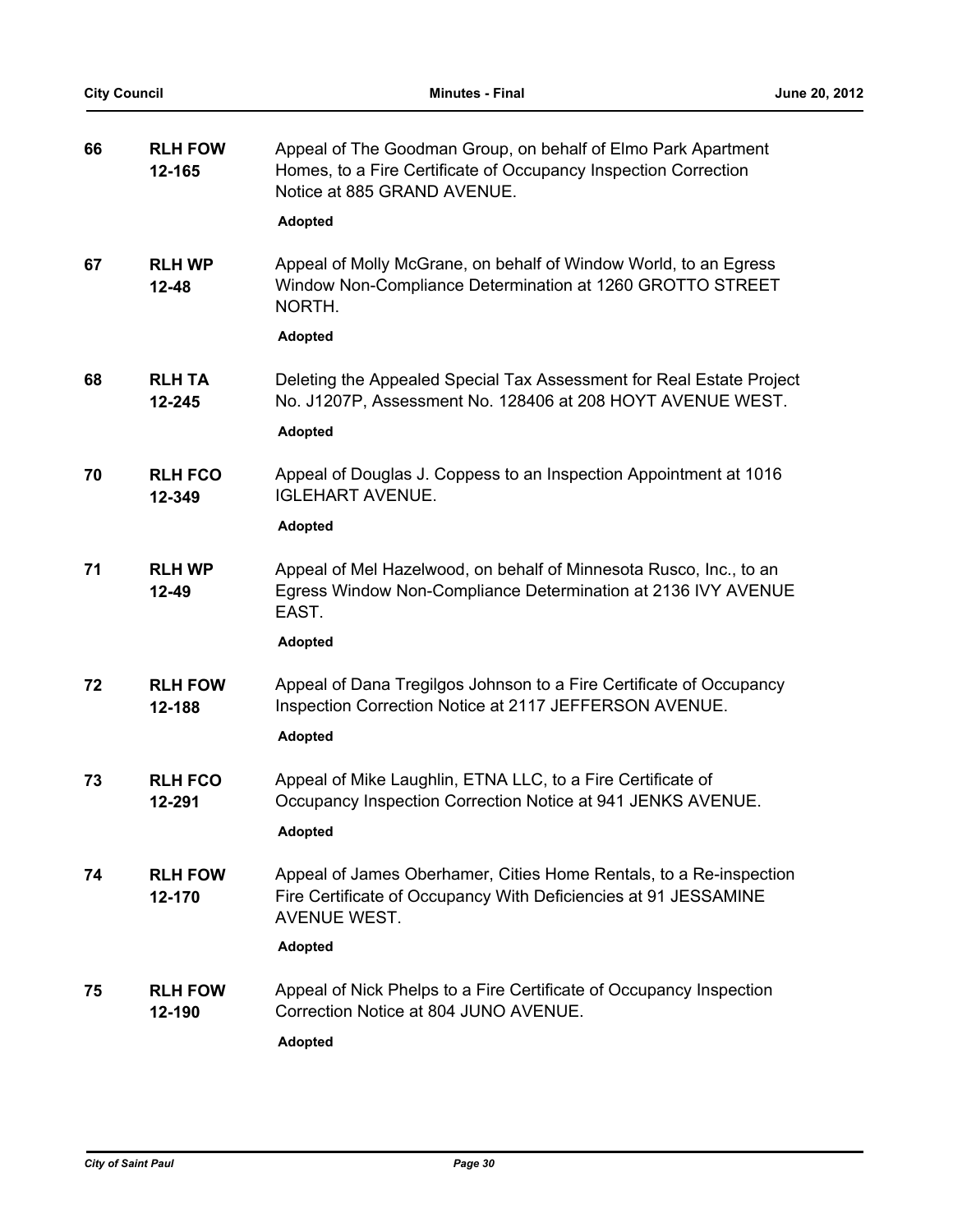| 76 | <b>RLH FCO</b><br>12-305   | Appeal of Gary Leatherman to a Fire Inspection Correction Notice at<br>2117 KNAPP STREET.                                                                          |
|----|----------------------------|--------------------------------------------------------------------------------------------------------------------------------------------------------------------|
|    |                            | <b>Adopted</b>                                                                                                                                                     |
| 79 | <b>RLH FOW</b><br>12-163   | Appeal of Tony Swanson, Public Housing Agency of St. Paul, to a Fire<br>Certificate of Occupancy Inspection Correction Notice at 4<br><b>MARYLAND AVENUE EAST.</b> |
|    |                            | <b>Adopted</b>                                                                                                                                                     |
| 80 | <b>RLH WP</b><br>$12 - 46$ | Appeal of Allen Reistad, on behalf of Ana Baumgart, to an Egress<br>Window Non-Compliance Determination at 1513 MCAFEE STREET.                                     |
|    |                            | <b>Adopted</b>                                                                                                                                                     |
| 81 | <b>RLH FCO</b><br>12-281   | Appeal of Pang Blia Vang to a Fire Certificate of Occupancy Inspection<br>Correction Notice at 1871 MINNEHAHA AVENUE EAST.                                         |
|    |                            | <b>Adopted</b>                                                                                                                                                     |
| 82 | <b>RLH WP</b><br>$12 - 45$ | Appeal of Renewal by Andersen, on behalf of Barbara Wolf, to an<br>Egress Window Non-Compliance Determination at 611 MOUNT<br><b>CURVE DRIVE.</b>                  |
|    |                            | <b>Adopted</b>                                                                                                                                                     |
| 83 | <b>RLH FOW</b><br>12-171   | Appeal of Linda J. McKinney to a Fire Certificate of Occupancy<br>Inspection Correction Notice at 717 ORANGE AVENUE EAST.                                          |
|    |                            | <b>Adopted</b>                                                                                                                                                     |
| 84 | <b>RLH FOW</b><br>12-174   | Appeal of Leigh Otterlei to a Fire Certificate of Occupancy Inspection<br>Correction Notice at 768 ORANGE AVENUE EAST.                                             |
|    |                            | <b>Adopted</b>                                                                                                                                                     |
| 85 | <b>RLH TA</b><br>12-264    | Ratifying the Appealed Special Tax Assessment for Real Estate<br>Project No. J1207G, Assessment No.128707 at 693 ORLEAN<br>STREET.                                 |
|    |                            | <b>Adopted</b>                                                                                                                                                     |
| 86 | <b>RLH FOW</b><br>12-186   | Appeal of James Henley to a Fire Certificate of Occupancy Inspection<br>Correction Notice at 1126 OXFORD STREET NORTH.                                             |
|    |                            | <b>Adopted</b>                                                                                                                                                     |
| 87 | <b>RLH FOW</b><br>12-175   | Appeal of Jill Dahl to a Fire Certificate of Occupancy Inspection<br>Correction Notice at 768 RANDOLPH AVENUE.                                                     |
|    |                            | <b>Adopted</b>                                                                                                                                                     |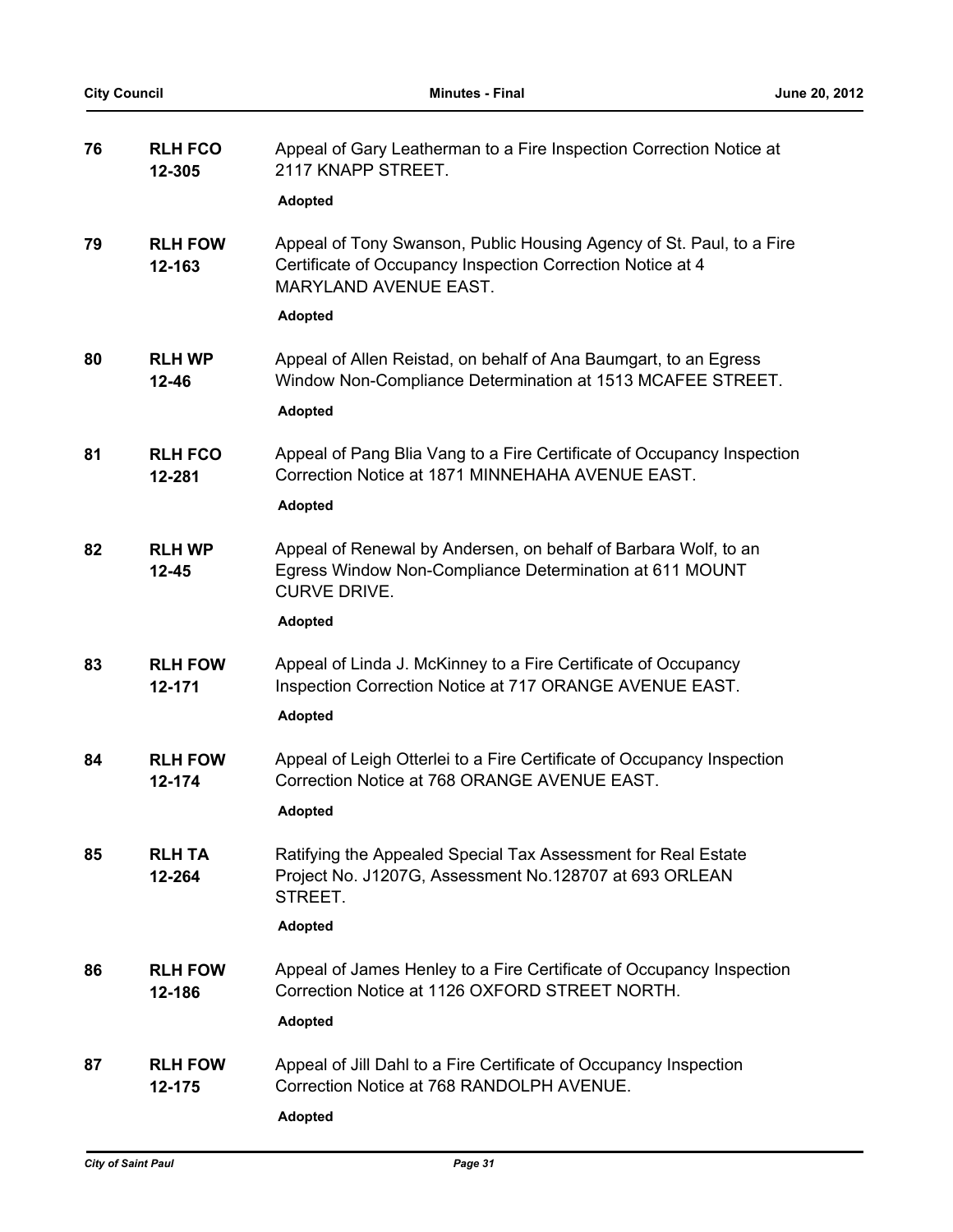| <b>City Council</b> |                            | <b>Minutes - Final</b>                                                                                                                                     | June 20, 2012 |
|---------------------|----------------------------|------------------------------------------------------------------------------------------------------------------------------------------------------------|---------------|
| 88                  | <b>RLH FOW</b><br>12-176   | Appeal of Terry Jarrett to a Fire Certificate of Occupancy Inspection<br>Correction Notice at 850 RANDOLPH AVENUE.                                         |               |
|                     |                            | Adopted                                                                                                                                                    |               |
| 89                  | <b>RLH FCO</b><br>12-251   | Appeal of Anthony Westcot, on behalf of G Ventures West, to a Fire<br>Inspection Correction Notice at 1203 REANEY AVENUE.                                  |               |
|                     |                            | Adopted                                                                                                                                                    |               |
| 90                  | <b>RLH RR</b><br>$12 - 22$ | Ordering the razing and removal of the structures at 674 RIVOLI<br>STREET within fifteen (15) days after the June 20, 2012 City Council<br>Public Hearing. |               |
|                     |                            | Adopted                                                                                                                                                    |               |
| 91                  | <b>RLH FOW</b><br>12-173   | Appeal of Karsten Williams to a Fire Certificate of Occupancy<br>Inspection Correction Notice at 426 ROSE AVENUE EAST.                                     |               |
|                     |                            | <b>Adopted</b>                                                                                                                                             |               |
| 92                  | <b>RLH FOW</b><br>12-169   | Appeal of Jeff Bajek, Venture Bank, to a Fire Certificate of Occupancy<br>Inspection Correction Notice at 1350 SAINT CLAIR AVENUE.                         |               |
|                     |                            | <b>Adopted</b>                                                                                                                                             |               |
| 93                  | <b>RLH TA</b><br>12-186    | Ratifying the Appealed Special Tax Assessment for Real Estate<br>Project No. VB1205B, Assessment No. 128817 at 1795 SELBY<br>AVENUE.                       |               |
|                     |                            | <b>Adopted</b>                                                                                                                                             |               |
| 94                  | <b>RLH TA</b><br>12-265    | Deleting the Appealed Special Tax Assessment for Real Estate Project<br>No. J1207G, Assessment No. 128707 at 1743 SEVENTH STREET<br>EAST.                  |               |
|                     |                            | <b>Adopted</b>                                                                                                                                             |               |
| 97                  | <b>RLH TA</b><br>12-274    | Deleting the Appealed Special Tax Assessment for Real Estate Project<br>No. J1207P, Assessment No. 128406 at 1402 SHERBURNE<br>AVENUE.                     |               |
|                     |                            | <b>Adopted</b>                                                                                                                                             |               |
| 98                  | <b>RLH TA</b><br>12-271    | Deleting the Appealed Special Tax Assessment for Real Estate Project<br>No. J1207P, Assessment No.128406 at 1666 SHERBURNE AVENUE.                         |               |
|                     |                            | <b>Adopted</b>                                                                                                                                             |               |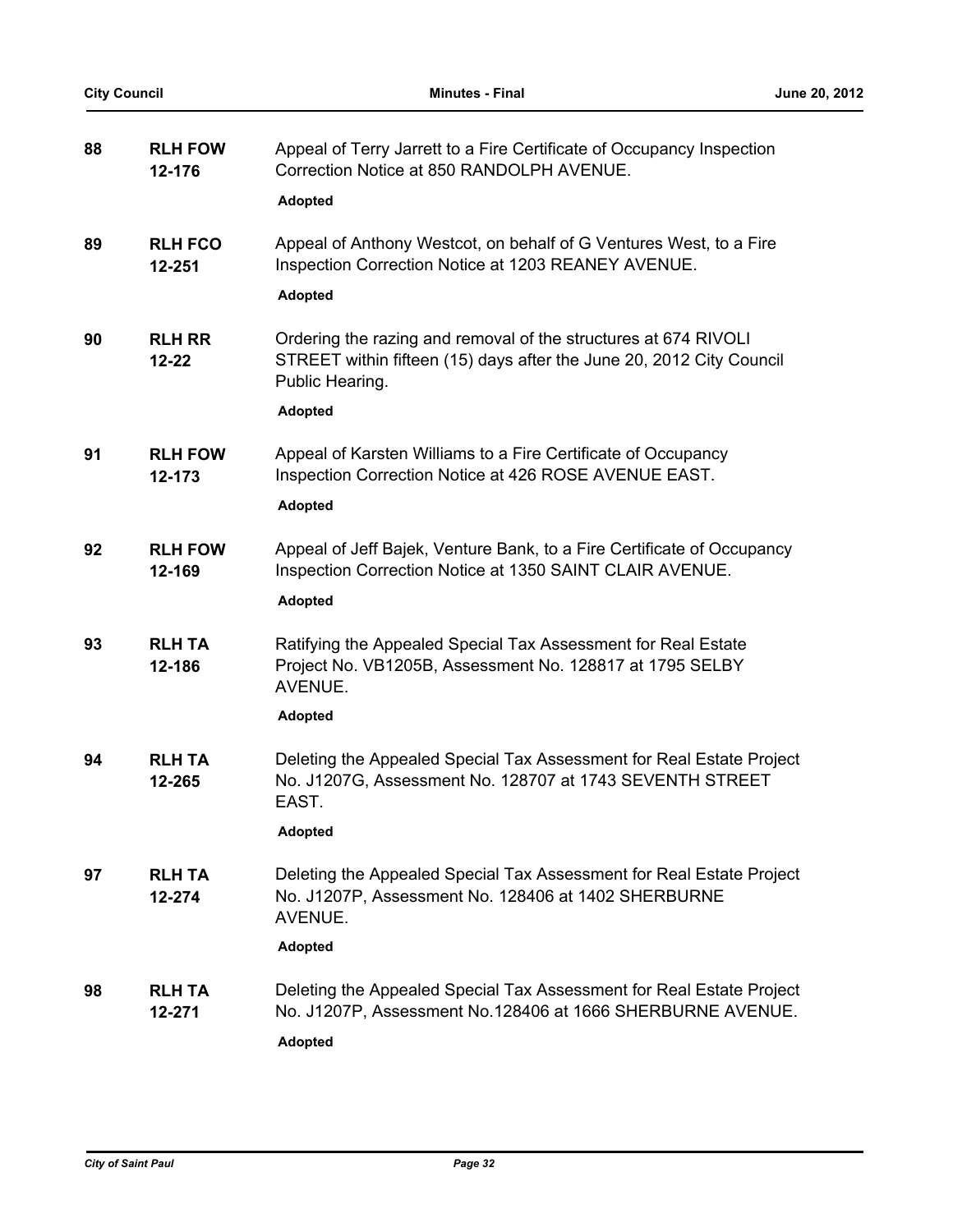| <b>City Council</b> |                             | <b>Minutes - Final</b>                                                                                                                                                  | June 20, 2012 |
|---------------------|-----------------------------|-------------------------------------------------------------------------------------------------------------------------------------------------------------------------|---------------|
| 99                  | <b>RLH TA</b><br>12-278     | Deleting the Appealed Special Tax Assessment for Real Estate Project<br>No. J1207P, Assessment No. 128406 at 1032 SIMS AVENUE.                                          |               |
|                     |                             | <b>Adopted</b>                                                                                                                                                          |               |
| 101                 | <b>RLH FCO</b><br>12-294    | Appeal of Ryan Engelhardt to a Fire Certificate of Occupancy<br>Inspection Correction Notice at 1227 THIRD STREET EAST.                                                 |               |
|                     |                             | Adopted                                                                                                                                                                 |               |
| 102                 | <b>RLH FOW</b><br>12-161    | Appeal of JoDell Kline to a Fire Certificate of Occupancy Inspection<br>Correction Notice at 429 THOMAS AVENUE.                                                         |               |
|                     |                             | <b>Adopted</b>                                                                                                                                                          |               |
| 103                 | <b>RLH VBR</b><br>$12 - 31$ | Appeal of Aurora St. Anthony Neighborhood Development Corporation<br>to a Vacant Building Registration Notice at 370 UNIVERSITY AVENUE<br>WEST (Tcc Old Home Site LLC). |               |
|                     |                             | <b>Adopted</b>                                                                                                                                                          |               |
| 104                 | <b>RLH TA</b><br>12-276     | Deleting the Appealed Special Tax Assessment for Real Estate Project<br>No. J1207P, Assessment No. 128406 at 1932 UNIVERSITY AVENUE<br>WEST.                            |               |
|                     |                             | <b>Adopted</b>                                                                                                                                                          |               |
| 105                 | <b>RLH TA</b><br>12-273     | Deleting the Appealed Special Tax Assessment for Real Estate Project<br>No. J1207P, Assessment No. 128406 at 2441 UNIVERSITY AVENUE<br>WEST.                            |               |
|                     |                             | <b>Adopted</b>                                                                                                                                                          |               |
| 106                 | <b>RLH RR</b><br>$12 - 25$  | Ordering razing and removal of the structures at 1535 UPPER AFTON<br>ROAD within fifteen (15) days after the June 20, 2012, City Council<br>Public Hearing.             |               |
|                     |                             | Adopted                                                                                                                                                                 |               |
| 107                 | <b>RLH FOW</b><br>12-185    | Appeal of James Bobzien to an Updated Fire Inspection Correction<br>Notice at 1637 VAN BUREN AVENUE.                                                                    |               |
|                     |                             | <b>Adopted</b>                                                                                                                                                          |               |
| 108                 | <b>RLH FOW</b><br>12-164    | Appeal of Corey DeNicola to a Reinspection Fire Certificate of<br>Occupancy With Deficiencies at 1622 WELLESLEY AVENUE.                                                 |               |
|                     |                             | <b>Adopted</b>                                                                                                                                                          |               |